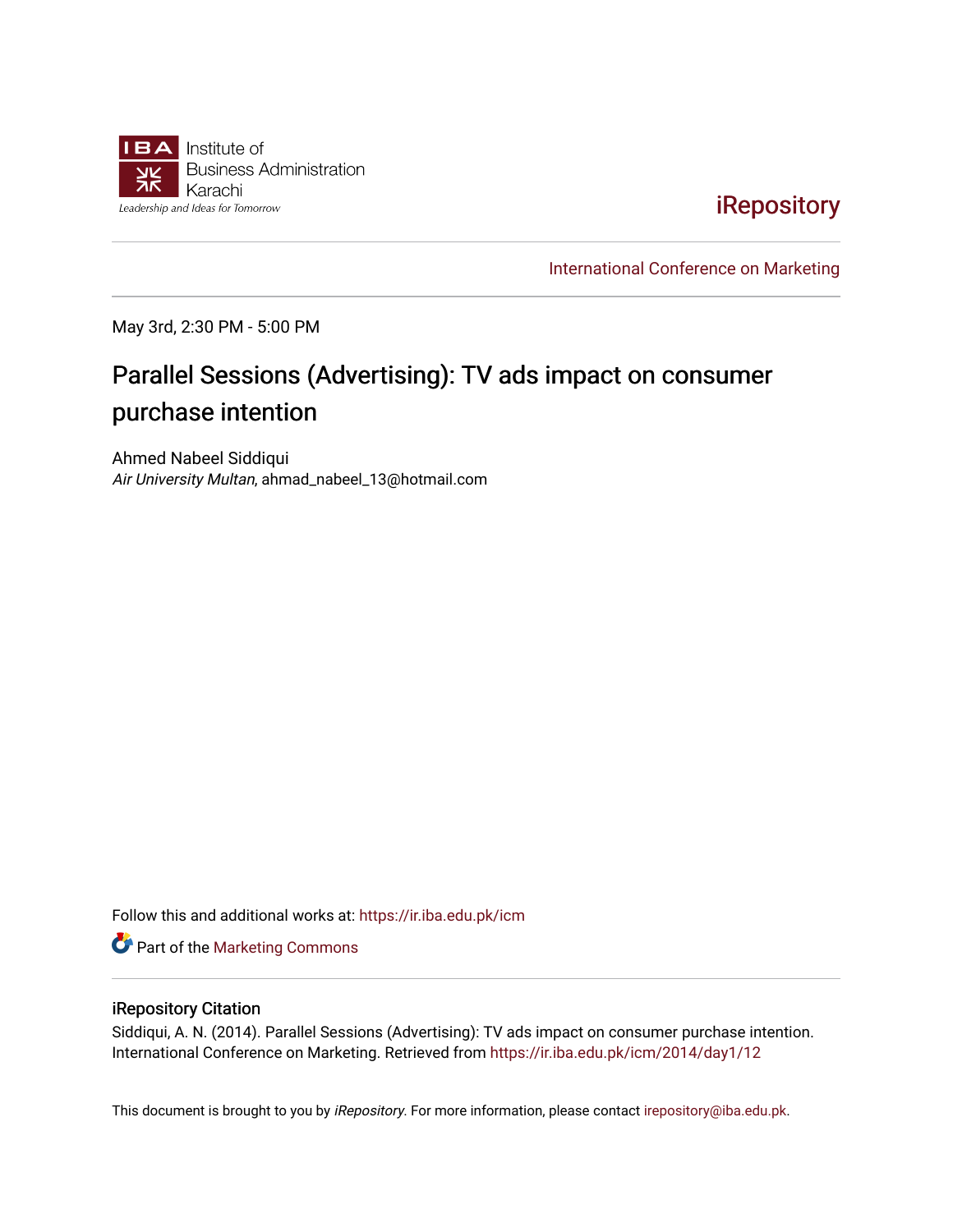



# **TV Ads Impact on Consumer Purchase Intention Ahmed Nabeel Siddiqui Lecturer**

### **Air University Multan**

**(** ahmad\_nabeel\_13@hotmail.com **)** 

### **Abstract**

The purpose of this paper is to highlight the influence of different contents of advertisements on the consumer purchase intention in UHT Milk.The research is conducted in five major cities of Pakistan with the sample size of 400 respondents selected by the systematic probability sampling technique and responses were collected with the help of structured questionnaires

Result of the study shows that, due to quality features shown in TV advertisements of product, consumer purchase intention can be increased. While it was also found that the entertaining celebrity association, content credibility of product shown in TV advertisements, effective advertisement repetition and appeals is positively correlated with consumer purchase intentions. In addition in to this, product accessibility information, emotional appeal, and effective message theme are the most individual critical elements influencing this purchase intention.Data analysis was carried out with data of the TV advertisement viewers from Karachi, Lahore, Islamabad, Faisalabad and Multan (five major cities of Pakistan).The companies are experiencing an intense competition and unable to entice their customers. Focusing on these aspects of ads help the promoters to make their Ads more eye-catching and achieving the allimportant goal of purchase intention.The paper is a first of its type that develops a model capturing on all areas of Advertisement features while developing its relationship with Consumer purchase intention.

Keywords: TV Advertisement, Purchase intention, Advertisement features, Ultra High Temperature (UHT) Milk

#### **1. Introduction**

The rapid revolution in the technology has made the world a global village. We need to communicate to connect with the people in this global village. There are many mediums of communication. Among these mediums electronic media is the most important, popular and commonly used medium for communication in this world. Advertising through different media segment has important significance for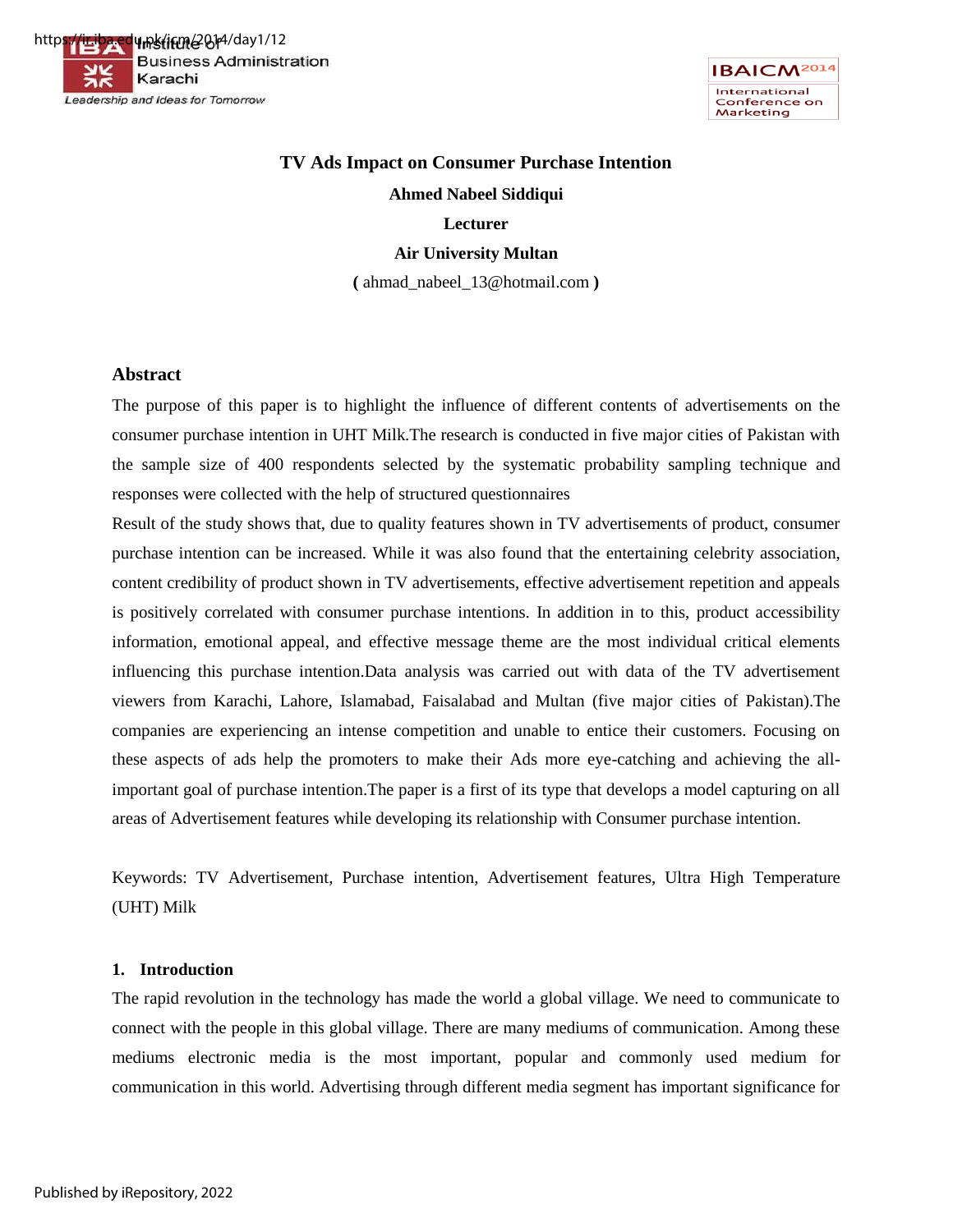

marketing agencies as well as for corporate owners. Advertisements attract the customer to purchase a certain product.Advertising through television is one of the most effective medium to communicate. In promotion, T.V has assumed significant importance as it combines both visual and oral communication. Thus it can be safely said that different commercials of the product and service on T.V commercials determines the extent of that commodity's market. Information on food safety often is imperfect, using traditional intrinsic attributes, such as smelling and tasting, often fail in consumer assessment of safety. Consequently, they have to rely on certain extrinsic indicators such as venue, brand and company names or safety-related certifications to determine the safety of the products they purchase.

Sustainable consumption is based on a decision-making process that takes social responsibility (environment, fair trade , animal welfare, etc.) into account in addition to individual needs (taste, price and convenience) (Meulenberg, 2003). In this context "buying local" has become an ethical issue, incorporating a range of civic concerns that include acknowledging local products as being environment friendly, respectful of animal welfare, good for the local economy and community and/or organically produced (Mintel, 2003). However , as for any other marketable product, consumer's acceptance is vital for the success of local products and their purchase is conditional upo n how well the product is measured against specific choice attributes, such as price, convenience, accessibility and perceived quality (Weatherell et al., 2000)

Milk constitutes an important food at every stage of human life because of the many nutrients it contains. Milk with more cooked taste, creaminess, and sweetness were perceived with more overall quality acceptance and were liked more by consumers compared to milk with raw milk taste, raw milk aroma, metal taste, and clear aftertaste. Thickness in milkdid not show significant effect on overall acceptance (Lee et al. 2003) The annual milk consumption per person is 79.2 l, in the European Community (EC) countries, 92 l in the USA, and about 25 l in Turkey including non-registered consumption (Capdevila et al., 2003; Tekinay, 2006).

The growth of UHT milk has been remarkable, increasing worldwide in the past 20 years especially in Europe, Asia, and South America. However, shelf-stable milk consumption in the United States (U.S.) is very low compared to other regions in the world (Burton 1988; Kissell 2004). The cooked flavor in the UHT milk, the familiarity with UHT milk (Dairy Biz Archive 2000), and the higher cost of UHT milk (Pearson etal.1990; Kissell 2004) may be the reasons why the U.S. population has been slow to accept it.

A good television commercial is one which leaves a positive impact on the viewers may help to create familiarity. If the advertisement is good than they will become a point of attraction for the people and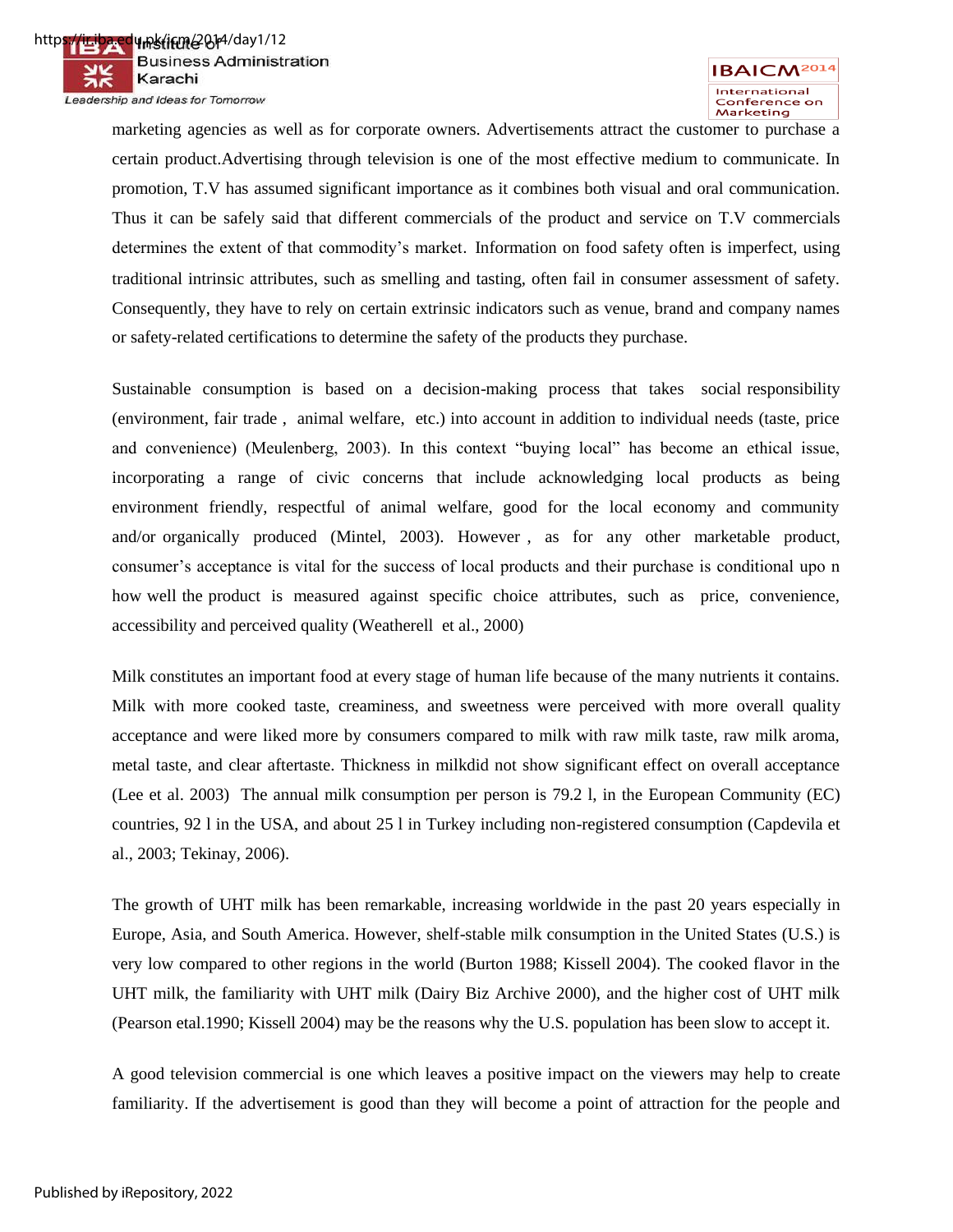

consequently it will create intention to purchase. Advertisement is important for industries as well as for the individual consumers. The study would be aimed to show the role of T.V advertisements of Dairy Product (UHT milk) on consumer purchase intentions. Therefore, the objective of this study would be to explore the attributes of TV advertisements and measure theirimpact on consumer purchase intention. And secondly, to explore the individual critical factors of advertisements based on global priority weights contributing towards this intention for UHT Milk.

### **2. Literature review**

Advertising is nowadays widely used and makes a visible contact with the consumers.Advertisements communicate functional and emotional values (de Chernatony, 2010) of brands and products to the consumers which in turn creates strong, favorable and unique associations of brands in the mind of the consumers. An advertisement is a combination of certain elements that are content or message to be conveyed, the execution or the style of conveying the particular message and the frequency or repetition of the advertisement in front of the consumer if all these elements are properly managed the ad could be said to be the most effective tool of communication (Batra et al., 1996; Kotler, 2000). Advertisers also use particular effective techniques to appeal to young people and children (such as the use of appeals, promotional characters, celebrity endorsement and giveaways) (Committee on Communications, 2006), and such techniques do affect the popularity of the advert with children (Nash et al., 2009).

### *2.1 Relationship between advertisements features and purchase intention*

Quality is the strong marketing weapon in developing the marketing strategy (Soutar et al., 1999). Research evidence suggests that the subsequent quality is the strong marketing weapon in developing the marketing strategy (Soutar et al., 1999). Research evidence suggests that the subsequent quality perceptions are influenced by the consumer perception about the advertisement. The product displayed in an environment with bright lights is generally rated as low in the quality, rather than the product that is displayed in the soft music (Baker et al., 1994) when furniture and fashion products are displayed in relatively warmth colors are less attractive (i.e., red or orange) than the cool colors (i.e., blue) (Bellizzi et al., 1983; Bellizzi and Hite, 1992; Crowley, 1993). Later, the environment of the retail will be useful in determining the usefulness of the less tangible rated attributes (Alford and Sherrell, 1996).

Celebrities are the publically famous people. If the celebrity is better known and popular than companies will be more attached to the products so the consumer feel good about the product (Lin, 2008). Celebrity should be trustworthy in terms of ethics, believability and honesty (Blech&Blech, 2001). The celebrity attractiveness is also the main factor on which the success of celebrity endorsement depends. Researches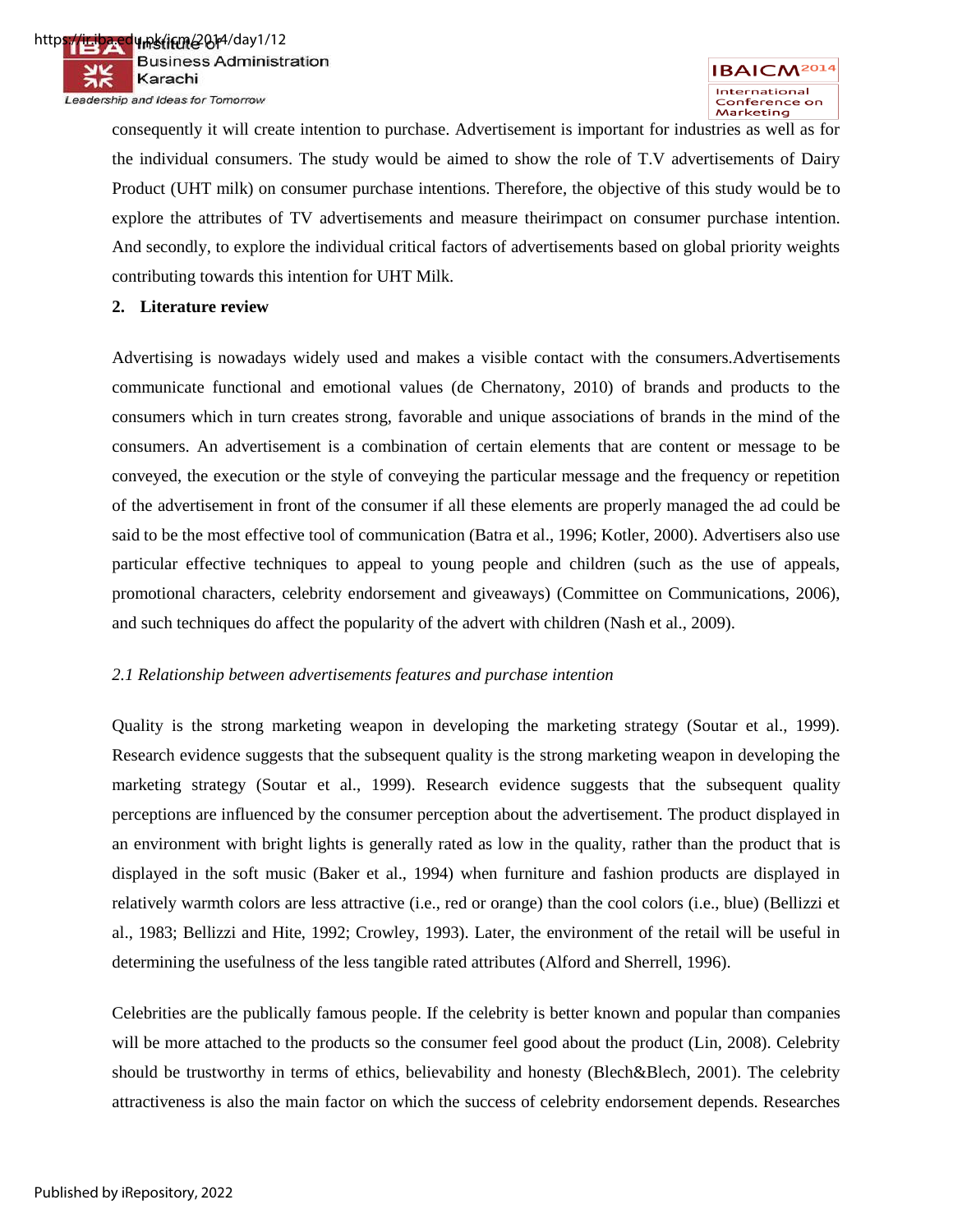



show that the attractive celebrities are most likely to change the consumer beliefs (Debevec&Kernan, 1984; Chaiken, 1979). The brand is affected by the attractiveness of the celebrity, status and physically attractive (Kamins, 1990). (Kahle and Homer, 1985) says that the physical attractiveness of the celebrity highly influence the brand and advertisement recall. Dance is the cultural way to know the symbols. The theory of visual rhetoric was used to examine advertising through a text-interpretive and reader-response approach (McQuarrie and Mick, 1999). The work of Park and Young (1968) on music in commercials, where they said that music is capable of affecting the attitude toward the brand if used in advertisements—based on the central and peripheral routes of the consumer. The emotional responses and behavioral intentions towards the product are influenced by consumer attitude, mood and music in advertising (Alpert and Alpert, 1990). The product characteristics are positively evaluated to the music played in the advertisements (MacInnis and Park, 1991).Availability refers to the ease of difficulty of getting the specific products. Although there is high intention or motivation for the product but the practibility of the intention is not possible unless the product is available to purchase (Vermeir and Verbeke, 2004).

Consumer believes that if they will pay more for a certain commodity they will get the higher prices and will get low quality if they will pay less. Product reputation, image of the brand, equity of the brand and company had relationship with performance and product, mainly with the famous products which shows a consumer and social status relationship (Eastman et al., 1999). Dodds and Monroe (1985) and Zeithaml (1988) study shows that the consumer will pay for what they will perceive about the product.Message effectiveness is decreased by high level of repetition and vice versa (cf. Cacioppo and Petty, 1979; Berlyne, 1970) so there is a moderate relationship between the effectiveness of message and repetition. The message repeated many times can cause tedium and annoyance (Berlyne, 1970; Anand and Sternthal, 1990). When the viewer is exposed to the advertisements of unfamiliar brand they are likely to learn many thing from it but when it is repeated many times there is very little for the consumer to process and learn (Krugman, 1972).

The consumer purchasing behavior is affected by the advertising appeals that are an important message for the consumers (Verma, 2009). Hirschman and Holbrook (1982) suggested that the emotional appeal arises from experimental emotional consumption side. Amstrong and Kotler (1991) said that emotional appeal is to activate either positive or negative emotions of the consumers that motivate purchases. Gilson and Berkman (1987) defined advertising appeal as, "An attempt at creativity that inspires consumers' motives for purchase and affects consumers' attitude towards a specific product or service." Therefore it means that appeal in advertising is used to gain the consumers' attention or to modify the consumers'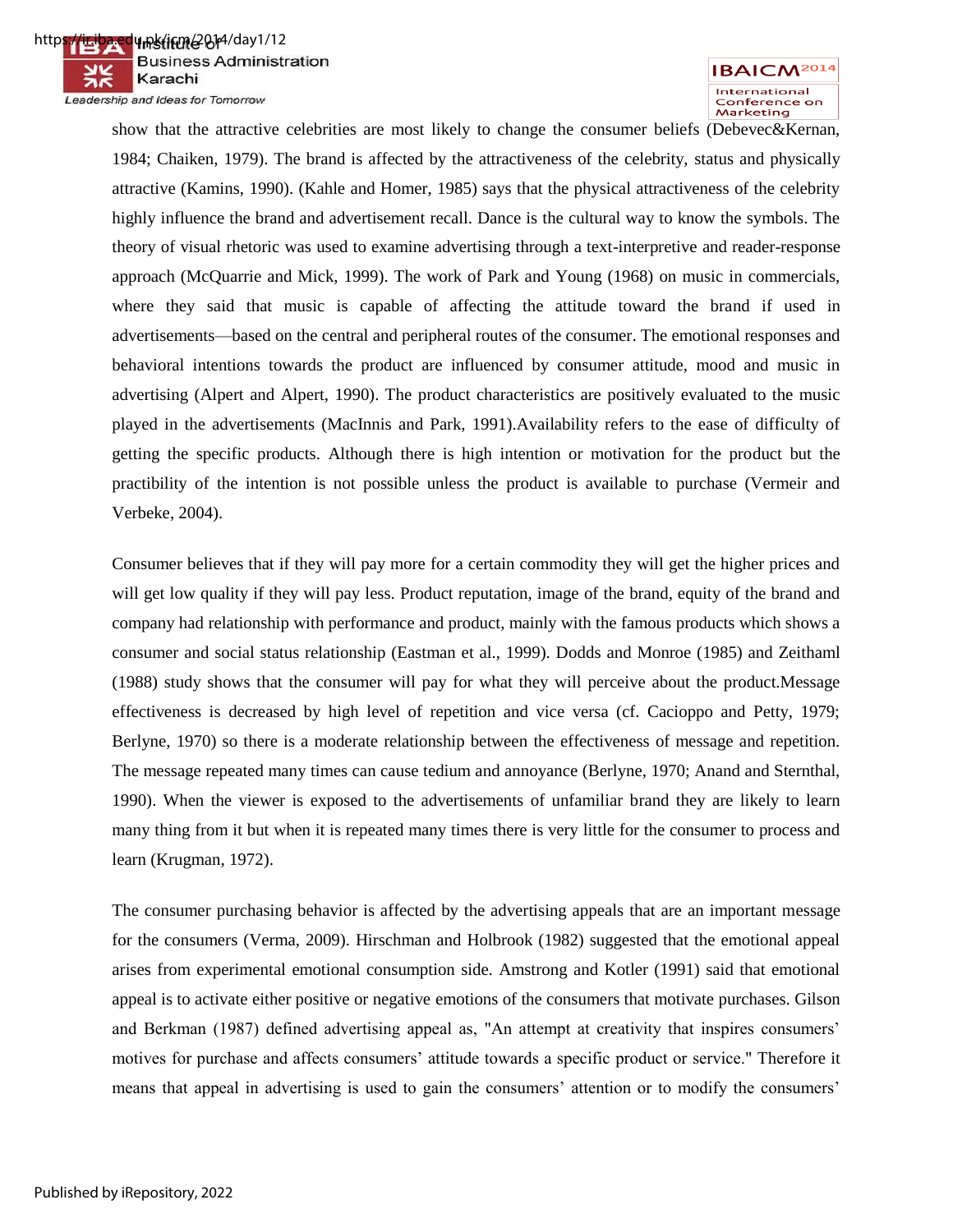perception or attitudes about the product, and also to produce an emotional effect on them about a particular service or a product (Belch and Belch, 1998; Schiffman and Kanuk, 2007).

The term "consumer" describes individuals or organizations that purchase goods and services to satisfy their own wants and needs or the needs and wants of other individuals or organizations. (Frank R. Kardes, 2010). Consumer intention to purchase a product and to patronize a firm service is referred to as a consumer purchase intention (Shao et al., 2004). Purchase intentions have been proposed by Dodds et al. (1991) as buying willingness. Gruber (1971) suggest that provide the relationship between the acquisition and use of product and consumer reaction to the product.

### **Research Methodology**

The main emphasis in the research is on the role of TV advertisement on consumer purchase intention and whether these advertisements and attributes of these media advertisements create the purchase intentions for the consumers of UHT Milk or not. Primary data is collected from the consumers those who are the TV advertisement viewers of UHT Milk from the five major cities of Pakistan (Karachi, Lahore, Islamabad, Multan and Faisalabad). An indepth study of literature was done to identify the features of advertisement influencing consumer purchase intention. Factor analysis was performed for the dimensions reduction of these identified variables and explored six major constructs. While Cronbach's Alpha measured the reliability of these constructs. Analytical Hierarchical process was used to measure the level of criticality of individual items. Correlation determined the direction of relationship between dimension of advertisements and purchase intention. Finally, Regression Analysis was used to test the hypothesis.

The data is collected in the general environment (field conditions) and no manipulated condition was used in the data collection. The participants were perceived as there were no deviations from the everyday routine when the data collected from the respondents.The research tool that is used in the study is the selfadministrated questionnaire. There were 34 variables on the questionnaires. 25 variables was measured on the 7- point Likert scale which tells that how the respondent strongly agrees or disagrees with the statement stated in the questionnaire and rest of the seven variables was measured by multiple choice questions which allows the greater breadth of the response.

The sample size of 400 respondents is chosen from the population of five cities (Karachi, Lahore, Islamabad, Multan and Faisalabad) in Pakistan.

### **Table I Sample Size Division**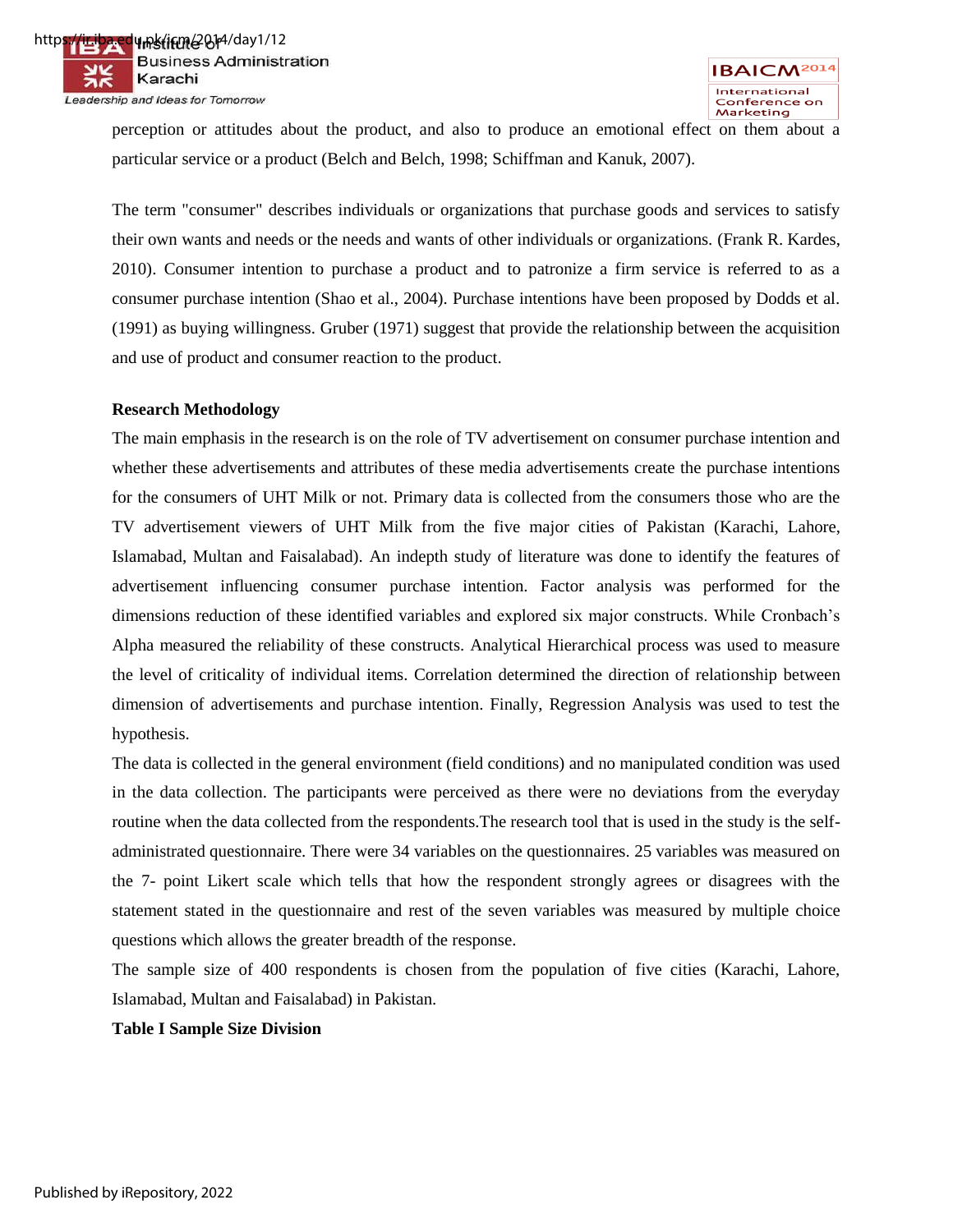



|                    | M.           |
|--------------------|--------------|
| <b>Respondents</b> | <b>City</b>  |
| 100                | Karachi      |
| 100                | Islamabad    |
| 80                 | Lahore       |
| 60                 | Multan       |
| 60                 | Faisalabad   |
| 400                | <b>TOTAL</b> |
|                    |              |

Keeping in view the type and nature of the study the systematic sampling technique is the best that can be used in the study. The systematic sampling is selecting sample members from a larger population and according to it, a random starting point and a fixed or periodic interval. The respondents were selected for this study was at the fixed interval of every  $5<sup>th</sup>$  person in any place of all the five cities of Pakistan.The research model consist of Quality Features shown in advertisements (Paul & John, 1986), Entertaining celebrity Association (Anitha, 2012), Product Availability shown in advertisements (Christopher & Julie, 2010), Content Credibility (June et al., 2005), Effective advertisement Repetition (Arno et al., 1986) and Advertising appeals (Long, 2011) on the Consumer Purchase Intention.

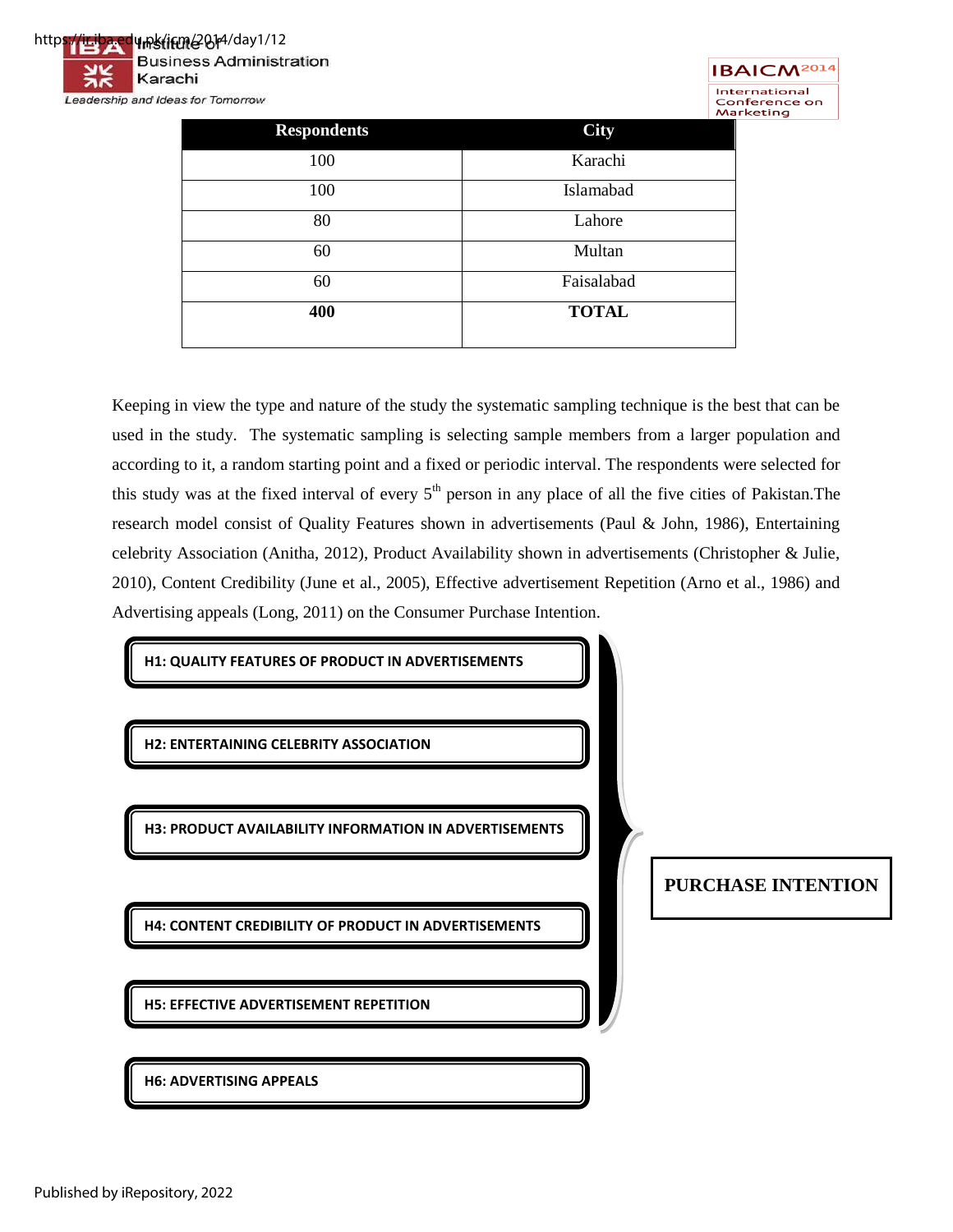



### **Figure I Proposed Research Model**

### **3. Results**

#### *4.1 Factor Analysis*

The principal components factor analysis was conducted with varimax rotation on the initial items, employing a factor weight of 0.50 as a minimum cut-off value. It identities six constructs which are quiet supportive for the proposed conceptual frame work. Quality Features, Entertaining celebrity association, effective advertisement repetition, content credibility, product availability information and advertising appeals are extracted after loading 25-items in principal component factor analysis which are given in table with individual items.

### **Table II Factor Analysis**

| <b>Items</b>                                            | Quality         | <b>Entertaining</b> | <b>Product</b>     | Content            | <b>Effective</b>     | <b>Advertising</b> | <b>Cronbah</b> |
|---------------------------------------------------------|-----------------|---------------------|--------------------|--------------------|----------------------|--------------------|----------------|
|                                                         | <b>Features</b> | <b>Celebrity</b>    | Availability       | <b>Credibility</b> | <b>Advertisement</b> | <b>Appeals</b>     | Alpha          |
|                                                         |                 | <b>Association</b>  | <b>Information</b> |                    | <b>Repetition</b>    |                    |                |
| If the price of the product shown in the advertisement  | 0.662           |                     |                    |                    |                      |                    |                |
| is acceptable by you                                    |                 |                     |                    |                    |                      |                    |                |
| If retail outlet atmospheric appropriateness is related | 0.631           |                     |                    |                    |                      |                    |                |
| to perceived quality, and the atmosphere shown in       |                 |                     |                    |                    |                      |                    |                |
| advertisements is appropriate with the product          |                 |                     |                    |                    |                      |                    | 0.807          |
| If the product is environment friendly shown in the     | 0.726           |                     |                    |                    |                      |                    |                |
| advertisement                                           |                 |                     |                    |                    |                      |                    |                |
| If value added services are shown in an advertisement   | 0.71            |                     |                    |                    |                      |                    |                |
| of that product                                         |                 |                     |                    |                    |                      |                    |                |
| If a good service quality is shown in the               | 0.703           |                     |                    |                    |                      |                    |                |
| advertisements                                          |                 |                     |                    |                    |                      |                    |                |
| If the celebrity shown in the advertisement of is       |                 | 0.703               |                    |                    |                      |                    |                |
| trustworthy                                             |                 |                     |                    |                    |                      |                    |                |
| If the profession of endorser shown in the              |                 | 0.703               |                    |                    |                      |                    |                |
| advertisement appropriately matched with the            |                 |                     |                    |                    |                      |                    |                |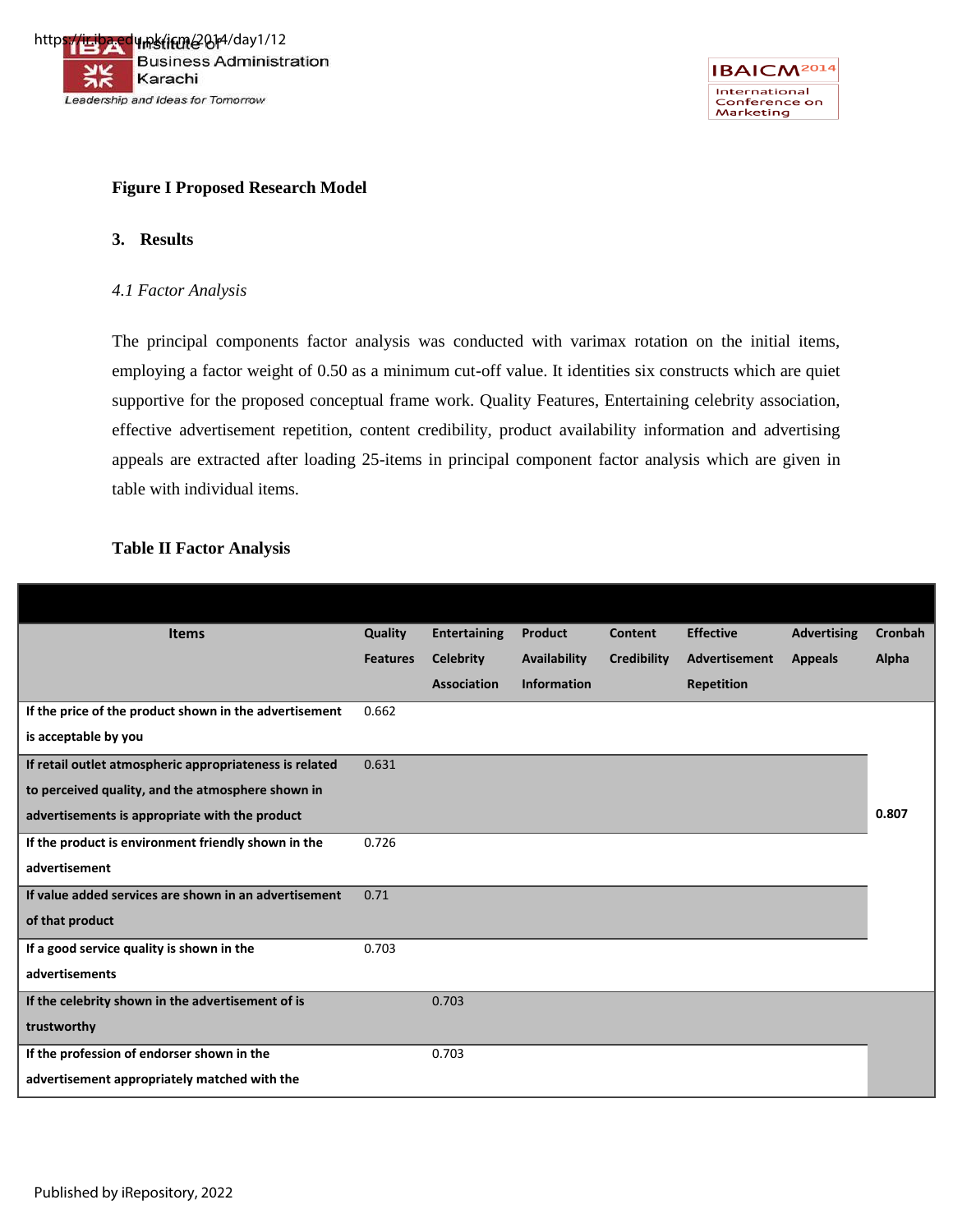### https://iriba.edu.pk/ifme2014/day1/12

**Business Administration** Karachi

Leadership and Ideas for Tomorrow

**intended audience**

**IBAICM**<sup>2014</sup> International<br>Conference on<br>Marketing

l,

|                                                           |       |       |       |       |       | 0.768 |
|-----------------------------------------------------------|-------|-------|-------|-------|-------|-------|
| If a favorite celebrity is used in a advertisement        | 0.727 |       |       |       |       |       |
| If there is an association between celebrity and          | 0.602 |       |       |       |       |       |
| product advertised                                        |       |       |       |       |       |       |
| If dance shown in a advertisement is entertaining         | 0.648 |       |       |       |       |       |
| If a popular music is used in an advertisement            | 0.501 |       |       |       |       |       |
| If an advertiser is using more than one medium to         |       | 0.589 |       |       |       |       |
| advertise its product                                     |       |       |       |       |       |       |
| If an advertiser shows easy access to product in          |       | 0.653 |       |       |       | 0.753 |
| advertisements                                            |       |       |       |       |       |       |
| If an advertiser shows availability of product            |       | 0.7   |       |       |       |       |
| If price is an indicator of product quality and is kept   |       |       | 0.558 |       |       |       |
| low                                                       |       |       |       |       |       |       |
| If the reliability of a network is shown in an            |       |       | 0.509 |       |       | 0.713 |
| advertisement                                             |       |       |       |       |       |       |
| If you perceives that product is dependable after         |       |       | 0.55  |       |       |       |
| watching its advertisement                                |       |       |       |       |       |       |
| If an advertiser is using an effective message in         |       |       |       | 0.759 |       |       |
| advertisements                                            |       |       |       |       |       |       |
| If an advertisement is repeated many times                |       |       |       | 0.659 |       | 0.413 |
| If an advertisement is repeated for both familiar and     |       |       |       | 0.636 |       |       |
| unfamiliar brands equally                                 |       |       |       |       |       |       |
| If an emotional appeal (fear, guilt and shame) is used    |       |       |       |       | 0.788 |       |
| in advertisement                                          |       |       |       |       |       |       |
| If an emotional appeal (love, humor, pride and joy) is    |       |       |       |       | 0.747 |       |
| used in advertisement                                     |       |       |       |       |       |       |
| If a rational appeal (attributes, features and quality of |       |       |       |       | 0.656 | 0.525 |
| product and service) is being used in advertisement       |       |       |       |       |       |       |
| If an advertiser is using appeal (attractive physique,    |       |       |       |       | 0.585 |       |
| personality, body language, etc.) in advertisements       |       |       |       |       |       |       |
| If an advertiser in using advertising appeal (packaging   |       |       |       |       | 0.618 |       |
| products, services, organizations, or individuals) in     |       |       |       |       |       |       |
| advertisements                                            |       |       |       |       |       |       |

**Percentage of Varience explained 12.921 12.885 10.556 8 6.103 4.869**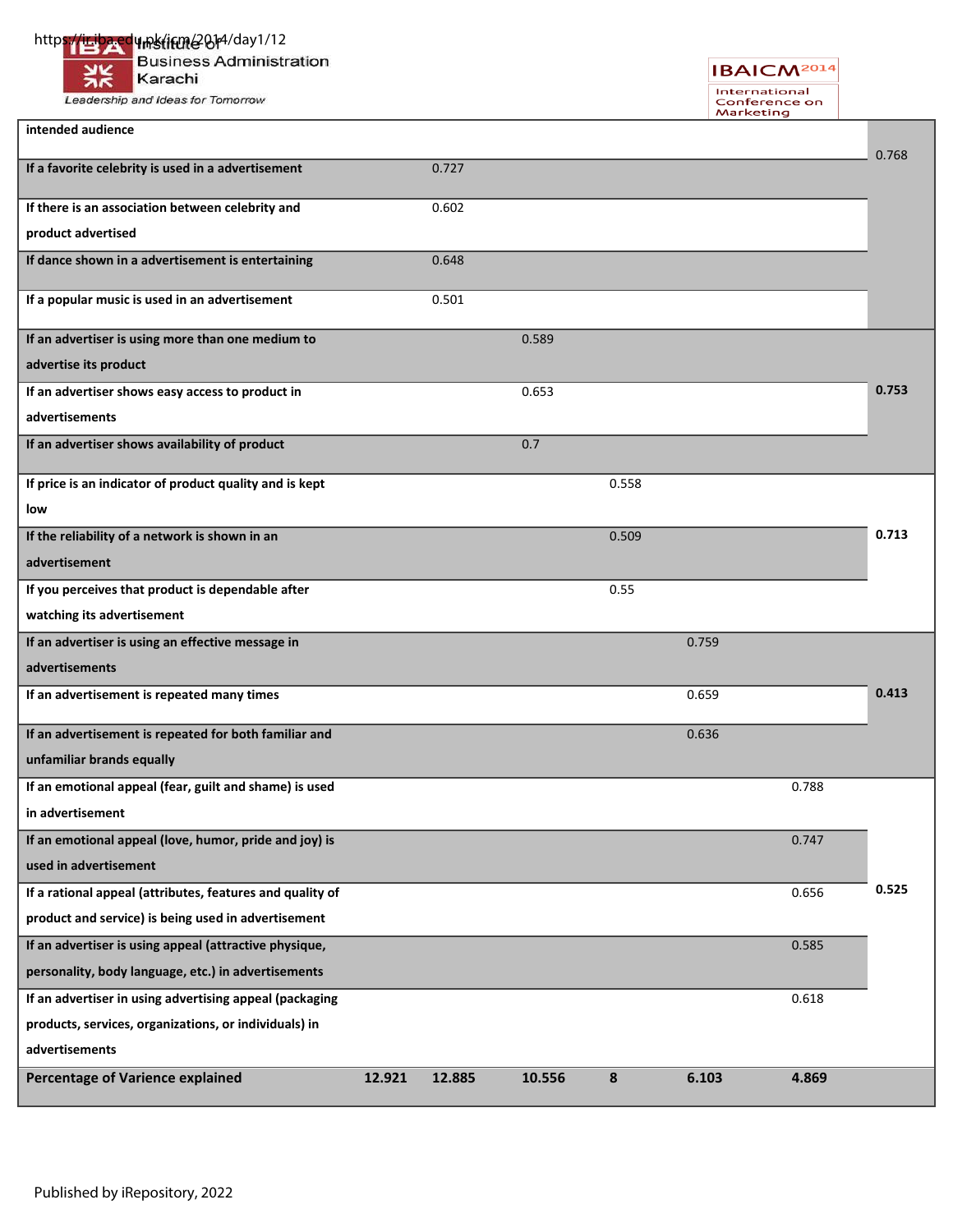| <b>Cummulative Percentage explained</b>                                 | 12.921 | 25.806 | 36.363 | 44.363 | 50.466    | 55.335                         |
|-------------------------------------------------------------------------|--------|--------|--------|--------|-----------|--------------------------------|
| 张<br>Karachi<br>Leadership and Ideas for Tomorrow                       |        |        |        |        | Marketing | International<br>Conference on |
| https://iriba.edu.netitme@014/day1/12<br><b>Business Administration</b> |        |        |        |        |           | IBA CM <sup>2014</sup>         |

*3.2 Analytical Hierarchal Process* 

### **Table II Analytical Hierarchal Process**

| <b>Ranks</b>            | Label                                                                            | Factor | <b>Global</b>   | <b>Tiers</b>    |
|-------------------------|----------------------------------------------------------------------------------|--------|-----------------|-----------------|
|                         |                                                                                  |        | <b>Priority</b> |                 |
|                         |                                                                                  |        | Weights         |                 |
| $\mathbf{1}$            | Easy access to product                                                           | F3.2   | 0.071224        |                 |
| $\overline{2}$          | Emotional appeal (fear, guilt and shame)                                         | F6.1   | 0.06933         |                 |
| $\overline{\mathbf{3}}$ | Effective message                                                                | F5.1   | 0.06362         | <b>Tier I</b>   |
| $\overline{\mathbf{4}}$ | Repeated many times                                                              | F5.2   | 0.06362         | (Critical)      |
| 5                       | Repeated for both familiar and unfamiliar                                        | F5.3   | 0.06362         |                 |
| 6                       | Low price indicator of product quality                                           | F4.1   | 0.060821        |                 |
| $\overline{7}$          | Dependable product                                                               | F4.3   | 0.059675        |                 |
| $\bf{8}$                | Appropriate atmosphere perceived quality                                         | F1.2   | 0.059346        |                 |
| $\boldsymbol{9}$        | Dance in ads                                                                     | F2.5   | 0.046874        |                 |
| 10                      | Availability of product                                                          | F3.4   | 0.041263        | Tier II         |
| 11                      | More than one medium                                                             | F3.1   | 0.04098         | (Supporting)    |
|                         |                                                                                  |        |                 |                 |
|                         |                                                                                  |        |                 |                 |
| 12                      | Reliability of a product                                                         | F4.2   | 0.034783        |                 |
| 13                      | Price of the product acceptable                                                  | F1.1   | 0.033907        |                 |
| 14                      | Association between celebrity and product                                        | F2.4   | 0.033642        |                 |
| 15                      | Value added services                                                             | F1.4   | 0.032138        | <b>Tier III</b> |
| 16                      | Popular music                                                                    | F2.6   | 0.030742        | (Maintaining)   |
| 17                      | Celebrity is trustworthy                                                         | F2.1   | 0.030699        |                 |
| 18                      | Favorite celebrity is used                                                       | F2.3   | 0.02931         |                 |
| 19                      | Endorser profession match with audience                                          | F2.2   | 0.028118        |                 |
| 20                      | Environment friendly product                                                     | F1.3   | 0.026339        |                 |
| 21                      | Advertising appeal (packaging products, services, organizations, or individuals) | F6.5   | 0.023714        |                 |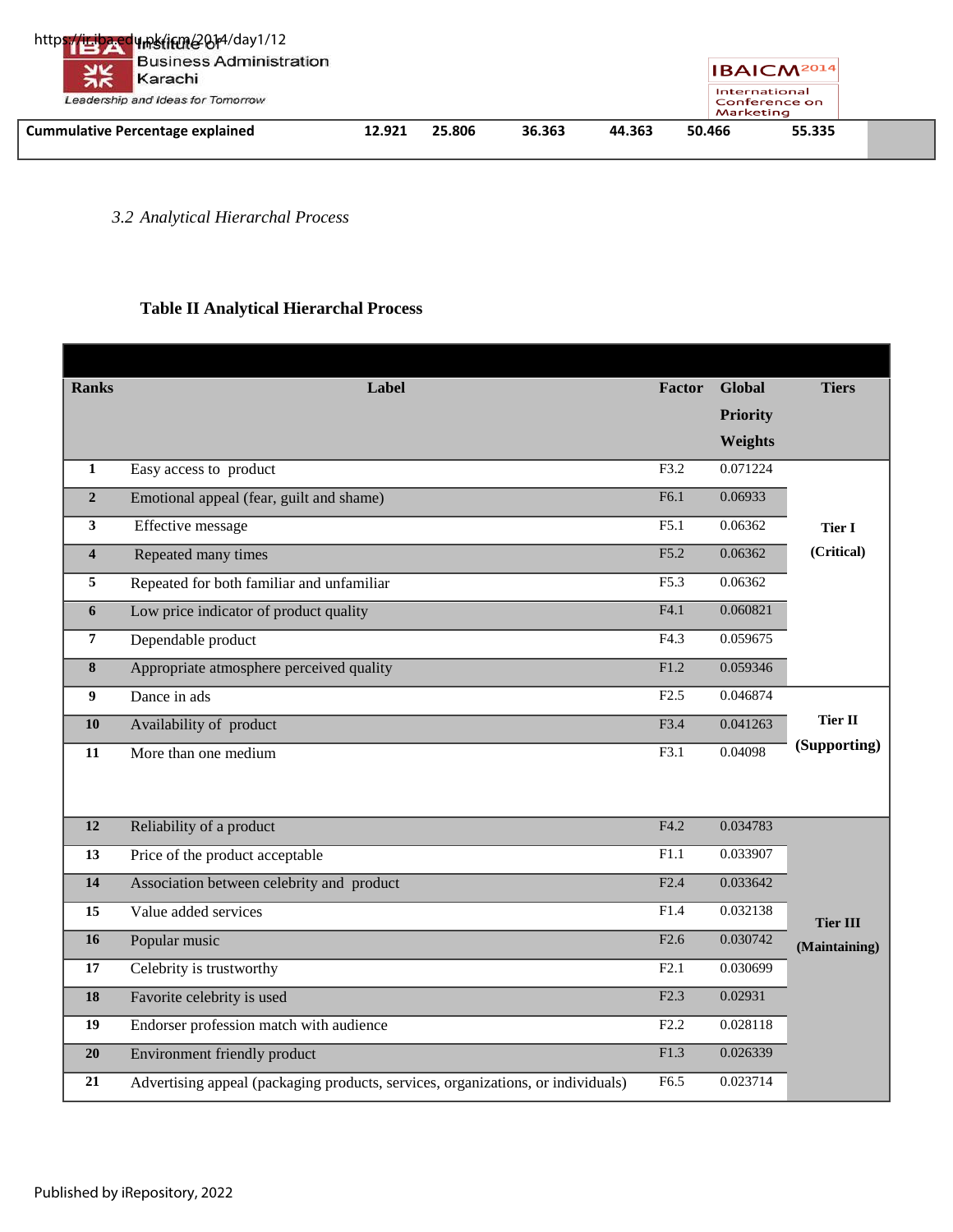### https://ir.iba.edu.pk/icm/2014/day1/12

|    | <b>HINSTITUTE OF</b> 1999 1712<br><b>Business Administration</b><br>Karachi | <b>IBAICM<sup>2014</sup></b>                |          |  |
|----|-----------------------------------------------------------------------------|---------------------------------------------|----------|--|
|    | Leadership and Ideas for Tomorrow                                           | International<br>Conference on<br>Marketing |          |  |
| 22 | Rational appeal (attributes, features and quality of product and service)   | F <sub>6.3</sub>                            | 0.015666 |  |
| 23 | Appeal (attractive physique, personality, body language, etc.)              | F6.4                                        | 0.01441  |  |
| 24 | Emotional appeal (love, humor, pride and joy)                               | F <sub>6.2</sub>                            | 0.013296 |  |
| 25 | Good service quality                                                        | F1.5                                        | 0.012865 |  |

AHP - a multi-criteria decision making method and is used to attain the second objective of this study, initially introduced by Wind and Saaty (1980) in which the qualitative measures are converted into rector scale weights that are pooled into linear addition weights for alternatives. These resulted weights are used to prioritize the alternatives and thus the decision maker would be in a better position to make a proper decision (Formen and Gass, 2001). Three primary functions of AHP are the strengthening complexity, measurement on ratio scale and the synthesis. Bhatti et al (2013) explained these functions in details. The hierarchy of advertising features based on level of criticality is given in TableII. The table shows the analytical hierarchy of quality features shown in an advertisement, entertaining celebrity association, content credibility, and advertisement repetition and advertising appeals. The global priority weights show the relative importance of each factor in advertising factors that affect the purchase intention of the customer. All the 25 items are distributed in three tiers as per discussed below The tier I consist of eight critical factors. The easy access shown in the television advertisement about the product has the highest global priority weight with the value of 0.071224. The advertisers should be more focused towards this factor in order to create the purchase intention through advertisements. The easy access to the product will allow the customer to purchase easily in time of need. So it will be more a point of attraction. The emotional appeals (fear, guilt…etc.) shown in the advertisements is the second highest factor with respect to the global priority weights with the value of 0.06933. It is a critical factor which creates high purchase intention and the advertisers should be more focused to make these types of advertisements of UHT Milk to create the high level of purchase intention. The negative emotional appeal is not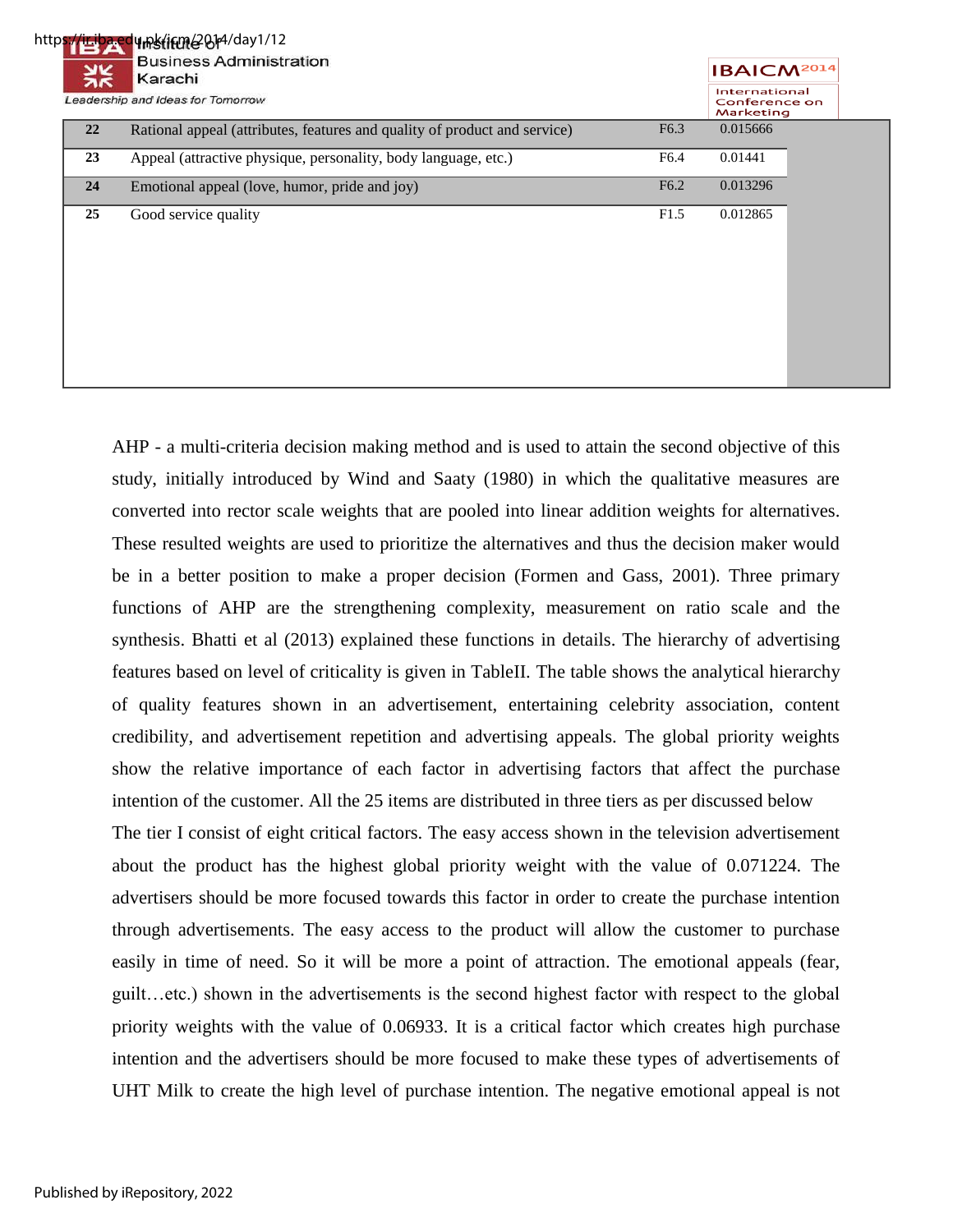https://ir.iba.edu.pk/icm/2014/day1/12 **Business Administration** Karachi Leadership and Ideas for Tomorrow



always negative rather it makes an advertisement more interesting and customer is more attracted towards the advertisement and try to use that product at least once due to such facts. On the other hand the negative appeals can be used to create the negative behavior of the consumer that he/she should avoid using the product that is haphazard. So this factor is critical as it can be used in both the ways and have the high impact on the consumer. The other three critical factors in the tier I are effective message used in advertisements, advertisement repetition and repetition of advertisement for the familiar and unfamiliar product and all three are having the same global priority weight of 0.06362 having the highest level of consistency it supports the fact that the effective message used in an advertisement of UHT Milk have a great impact on the intention to purchase for the customer. Advertisers should use the effective message in the advertisement to attract more and more consumer for the product. The repetition helps the consumer to that he can recall the product if have seen the advertisement of the certain product several times and make them easy to remind due to repetition. The effective advertisement repetition will lead to the purchase intention and is critical supported by the results to focus on this factor. The sixth critical factor in the tier I is low price as an indicator of product quality with the global priority weight of 0.060821. The advertiser should show the price of the product in an advertisement for the consumer to make it easy for consumer that what he can buy in the range of his or her income. The importance of quality varies with different consumers as some only are concerned with the price rather than quality and people with high income group are more focused toward the quality in the product regardless of the price. But the low price is the most attractive factor for the majority of the consumer which leads to high level of purchase intention. The seventh critical factor with the global priority weight of 0.059675 is the dependability of the product shown in an advertisement. This suggests that the purchase intention of the consumer is affected highly by the dependability of the product shown in advertisement and is most likely to create the purchase intention. The advertiser should focus more on this factor to show the dependability. The eighth and the last critical factor in the tier I is atmospheric appropriateness shown in the product advertisements with the global priority weight of 0.059346. The atmosphere shown in an advertisement for UHT Milk has much of the influence. The advertisers should more focus on the showing of service cape in the advertisement make easy for the customer to perceive the quality of the product.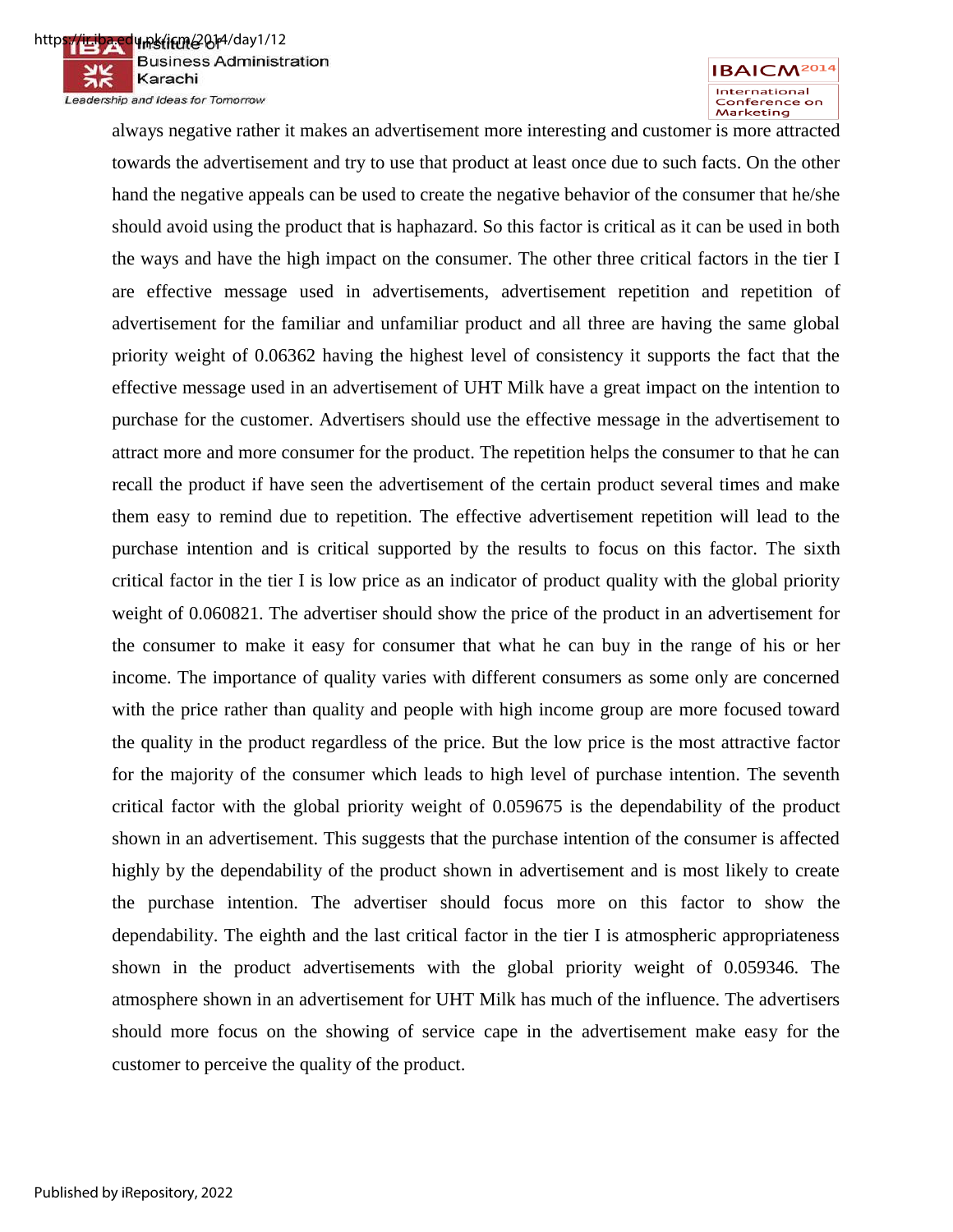Tier II consists of three supporting factors. Their presence would make the critical factor of Advertisement more effective. They may also contribute slightly towards consumer purchase intention. Finally, tier III consist of the fourteen items that are the maintaining factors. Their presence may be a value addition into any advertisement but they are not the deciding factor of consumer purchase intention.

### *4.3 Regression Analysis*

The regression analysis performed with the six advertisement dimensions as an independent variable and purchase intention as a dependent variable.

| <b>Model</b>                              | <b>Un standardized</b> | <b>Standardized</b> |          | P     | <b>Results</b>          |
|-------------------------------------------|------------------------|---------------------|----------|-------|-------------------------|
|                                           | <b>Coefficients</b>    | <b>Coefficients</b> |          | value |                         |
| $R^2 = 0.305$                             | B                      | <b>Beta</b>         | Т        | Sig.  | <b>Hypothesis</b>       |
| <b>Quality Features</b>                   | 0.114                  | 0.326               | 6.485    | 0.000 | H1 proved               |
| <b>Entertaining Celebrity Association</b> | 0.111                  | 0.122               | 2.382    | 0.018 | H <sub>2</sub> proved   |
| <b>Product Availability Information</b>   | $-0.014$               | $-0.15$             | $-0.291$ | 0.771 | H <sub>3</sub> rejected |
| <b>Content Credibility</b>                | 0.102                  | 0.113               | 2.218    | 0.027 | H <sub>4</sub> proved   |
| <b>Effective Advertisement</b>            | 0.141                  | 0.139               | 3.034    | 0.003 | H5 proved               |
| <b>Repetition</b>                         |                        |                     |          |       |                         |
| <b>Advertising Appeals</b>                | 0.114                  | 0.109               | 2.412    | 0.016 | H6 proved               |
|                                           |                        |                     |          |       |                         |

### **Table IIIRegression Results**

The quality features of the product shown in the TV advertisements have significant positive relationship with (Beta =  $0.326$ , t value =  $6.485$ , p value =  $0.000$ ) so H1 is proved. While entertaining celebrity association also have significant positive impact with (Beta  $= 0.122$ , t value  $= 2.382$ , p value  $= 0.018$ ) so H2 is supported while H3 is rejected due to product availability information shown in advertisements have no positive significant impact with (Beta  $= -0.15$ , t value  $= -0.291$ , p value of 0.771). Content credibility has a positive significant impact with (Beta =  $0.113$ , t value =  $2.218$ , p value =  $0.027$ ) so H4 is supported. Effective advertisement repetition also create purchase intention as having positive significant impact with (Beta= 0.139, t value  $= 3.034$ , p value  $= 0.003$ ) so H5 is supported and H6 is also supported as advertising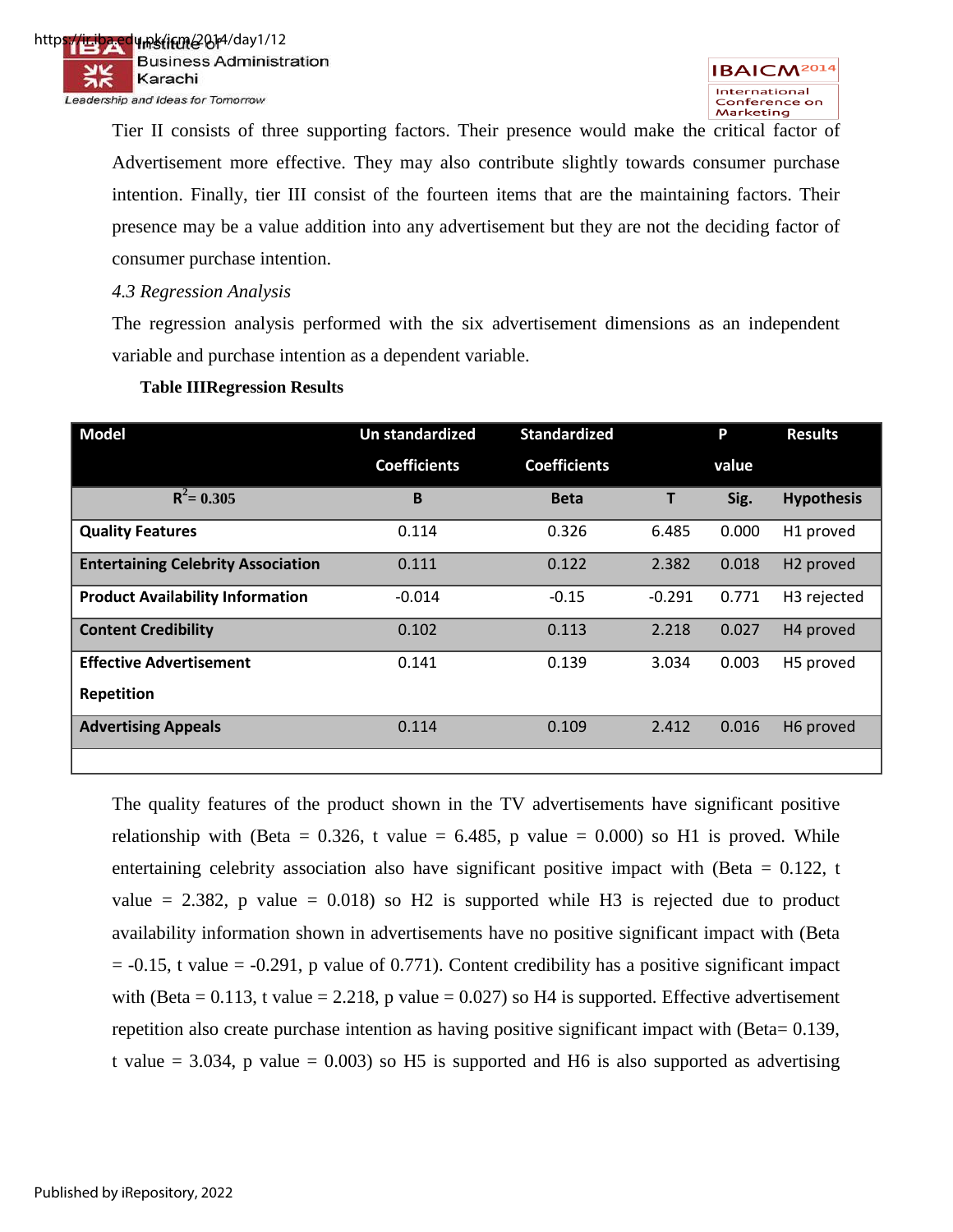



appeals also impact on UHT Milk consumers purchase intention with ( beta  $= 0.109$ , t value  $=$ 2.412, p value =  $0.016$ ).

### *4.4 Independence of Residuals-Durbin Watson Statistic*

The Durbin-Watson Statistic is used to test for the presence of serial correlation among the residuals. The value of the Durbin-Watson statistic ranges from 0 to 4. As a general rule of thumb, the residuals are uncorrelated is the Durbin-Watson statistic is approximately 2. A value close to 0 indicates strong positive correlation, while a value of 4 indicates strong negative correlation.

### **Table IV Durbin-Watson Statistic Results**

| <b>Sector</b>   | <b>Durbin-Watson Statistic</b> |
|-----------------|--------------------------------|
| <b>IHT Milk</b> | 1.677                          |

### *4.5 Correlation*

According to the results of the correlations in UHT Milk there is a significant relationship of entertaining celebrity association with the quality features shown in the TV advertisements with the significant value of 0.000 and the r value of 0.421. There is a positive significant relationship of product availability information shown in the TV advertisement with the quality features and entertaining celebrity association with the significant value of 0.000 and r values 0.405 and 0.438 respectively. There is a positive significant relationship of the content credibility shown in the advertisement with the quality features shown in the TV advertisements, entertaining celebrity association and product availability information shown in the advertisement having the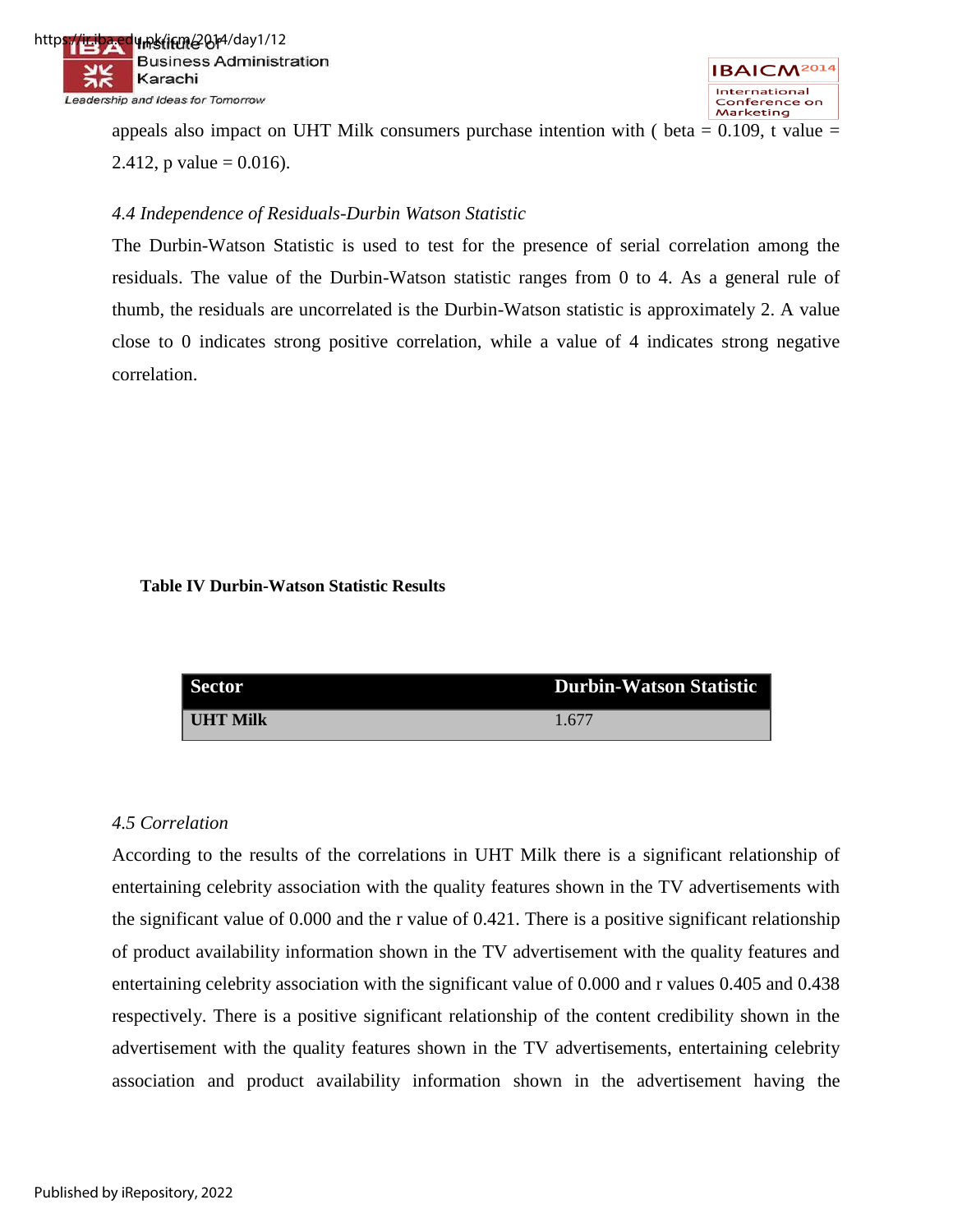



significant value of 0.000 and the r values of 0.457, 0.455, and 0.402 respectively. The relationship of effective advertisement repetition is highly significant with the value of 0.000 with the quality features shown in the TV advertisements, entertaining celebrity association, product availability information shown in the TV advertisements and content credibility with the r values of 0.237, 0.211, 0.371, and 0.250 respectively. The relationship of the advertising appeals shown in the TV advertisements is highly significant 0.000 with the quality features shown in the TV advertisements, entertaining celebrity association, product availability information shown in the TV advertisements, content credibility and effective advertisement repetition with the r values of 0.210, 0.249, 0.319, 0.191 and 0.212 respectively.

### **Table V Correlation Analysis**

|                            |                            | Quality<br><b>Features</b> | <b>Entertaining</b><br><b>Celebrity</b><br><b>Association</b> | <b>Product</b><br><b>Availability</b><br><b>Information</b> | <b>Content</b><br><b>Credibility</b> | <b>Effective</b><br>Advertisement<br><b>Repetition</b> | <b>Advertising</b><br><b>Appeals</b> | Purchase<br><b>Intention</b> |
|----------------------------|----------------------------|----------------------------|---------------------------------------------------------------|-------------------------------------------------------------|--------------------------------------|--------------------------------------------------------|--------------------------------------|------------------------------|
| <b>Quality Features</b>    | Pearson Correlation        |                            |                                                               |                                                             |                                      |                                                        |                                      |                              |
|                            | Sig. (2-tailed)            |                            |                                                               |                                                             |                                      |                                                        |                                      |                              |
|                            | N                          | 400                        |                                                               |                                                             |                                      |                                                        |                                      |                              |
| <b>Entertaining</b>        | <b>Pearson Correlation</b> | $.421$ *                   |                                                               |                                                             |                                      |                                                        |                                      |                              |
| <b>Celebrity</b>           | Sig. (2-tailed)            | .000                       |                                                               |                                                             |                                      |                                                        |                                      |                              |
| <b>Association</b>         | N                          | 400                        | 400                                                           |                                                             |                                      |                                                        |                                      |                              |
| Product                    | <b>Pearson Correlation</b> | $.405*$                    | $.438*$                                                       |                                                             |                                      |                                                        |                                      |                              |
| <b>Availability</b>        | Sig. (2-tailed)            | .000                       | .000                                                          |                                                             |                                      |                                                        |                                      |                              |
| <b>Information</b>         | N                          | 400                        | 400                                                           | 400                                                         |                                      |                                                        |                                      |                              |
| <b>Content Credibility</b> | Pearson Correlation        | $.457*$                    | $.455$ <sup>*</sup>                                           | $.402**$                                                    |                                      |                                                        |                                      |                              |
|                            | Sig. (2-tailed)            | .000                       | .000                                                          | .000                                                        |                                      |                                                        |                                      |                              |
|                            | $\mathbf N$                | 400                        | 400                                                           | 400                                                         | 400                                  |                                                        |                                      |                              |
| <b>Effective</b>           | <b>Pearson Correlation</b> | $.237*$                    | $.211*$                                                       | $.371$ **                                                   | $.250^{**}$                          |                                                        |                                      |                              |
| <b>Advertisement</b>       | Sig. (2-tailed)            | .000                       | .000                                                          | .000                                                        | .000                                 |                                                        |                                      |                              |
| <b>Repetition</b>          | N                          | 400                        | 400                                                           | 400                                                         | 400                                  | 400                                                    |                                      |                              |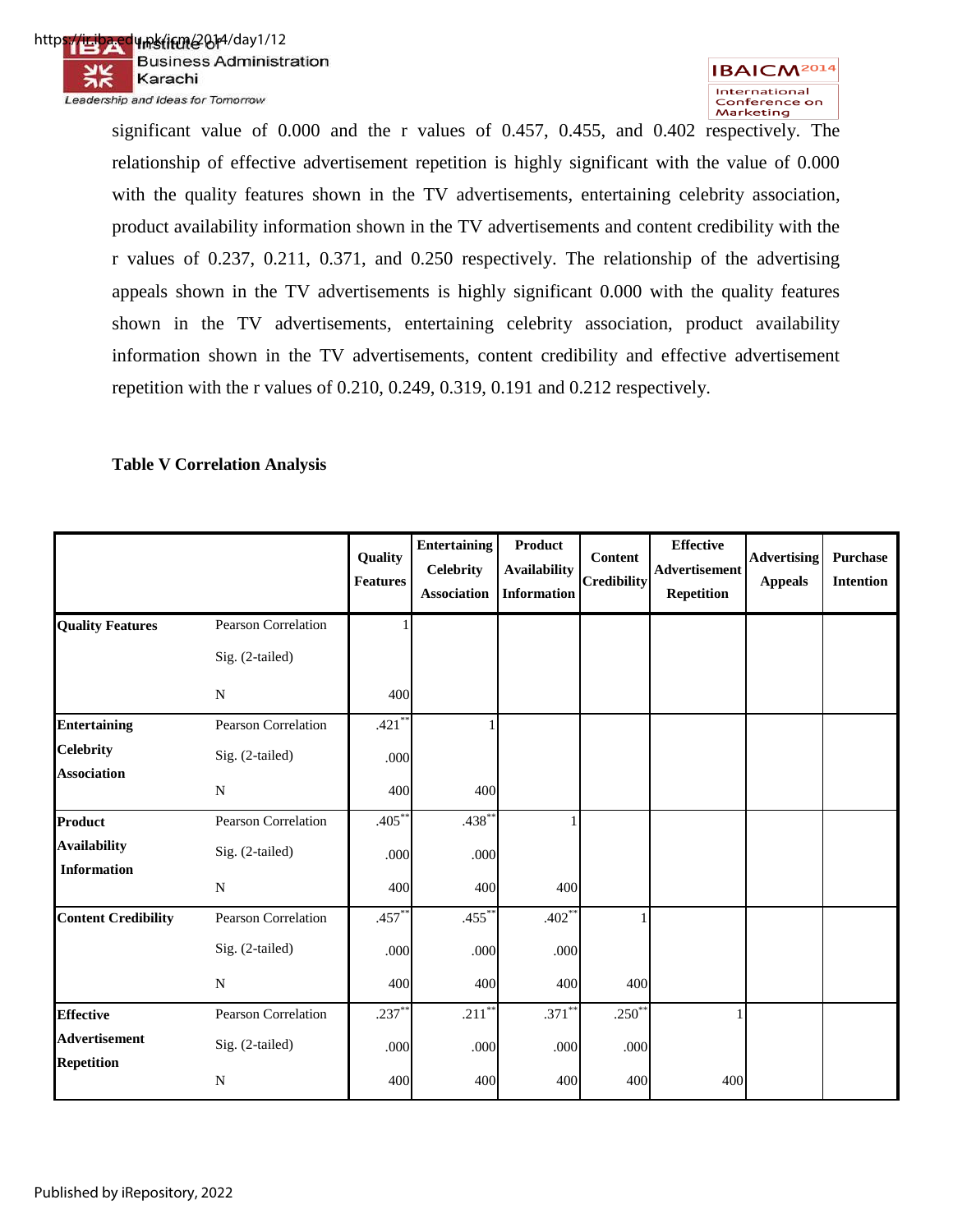### https://ir.iba.edu.pk/ifme2014/day1/12 **Business Administration** Karachi

Leadership and Ideas for Tomorrow

#### **IBAICM<sup>2014</sup>** International Conference o<mark>n</mark> Marketing

|                            |                     |             |           |          |           |           | Marketing |     |
|----------------------------|---------------------|-------------|-----------|----------|-----------|-----------|-----------|-----|
| <b>Advertising Appeals</b> | Pearson Correlation | $.210^{**}$ | $.249$ ** | .319     | $.191***$ | $.212$ ** |           |     |
|                            | $Sig. (2-tailed)$   | .000        | .000      | .000     | .000      | .000      |           |     |
|                            | N                   | 400         | 400       | 400      | 400       | 400       | 400       |     |
| <b>Purchase Intention</b>  | Pearson Correlation | $.479***$   | $.360**$  | $.302**$ | $.367$ *  | $.288***$ | $.254***$ |     |
|                            | Sig. (2-tailed)     | .000        | .000      | .000     | .000      | .000      | .000      |     |
|                            | N                   | 400         | 400       | 400      | 400       | 400       | 400       | 400 |

\*\*. Correlation is significant at the 0.01 level (2-tailed).

### **4. Results and Discussion**

Relying on the theoretical proposition the advertisements can much contribute to create the purchase intention as the study yielded to analyze the relationship of factors of advertisement affecting the purchase intention.In evaluating a product there are variety of factors which affect the purchase decision at the point of purchase. The ranking of each explicit and implicit factor will be helpful for the consumer to access the purchase intention.

The research results specifically indicate that Quality Features of the product shown in the TV advertisements, Entertaining Celebrity Association, Content Credibility of the product shown in the advertisements, Effective Advertisement Repetition and Advertising Appeals are very important factors of the advertisements that influence the purchase intention of the consumer of UHT Milk.

These factors are important as the advertisements are the main source for the consumer to get the information. The advertisements are of many types yet the most important rated is of media TV advertisements. It is that much popular due to a reasonable number of consumers watch television and are more likely to be convinced by them to purchase the product.

The impact of all the six factors affecting advertisements on the purchase intention of consumers of UHT Milk is different. The factors of advertisements that are more, less or moderate influential on the consumer purchase intention are statistically proved or rejected with the help of regression analysis.

In the regression analysis regression coefficients show that the data support the proposed model, but they do not indicate that the selected model is necessarily parsimonious or the best fit model among a set of theoretically feasible models.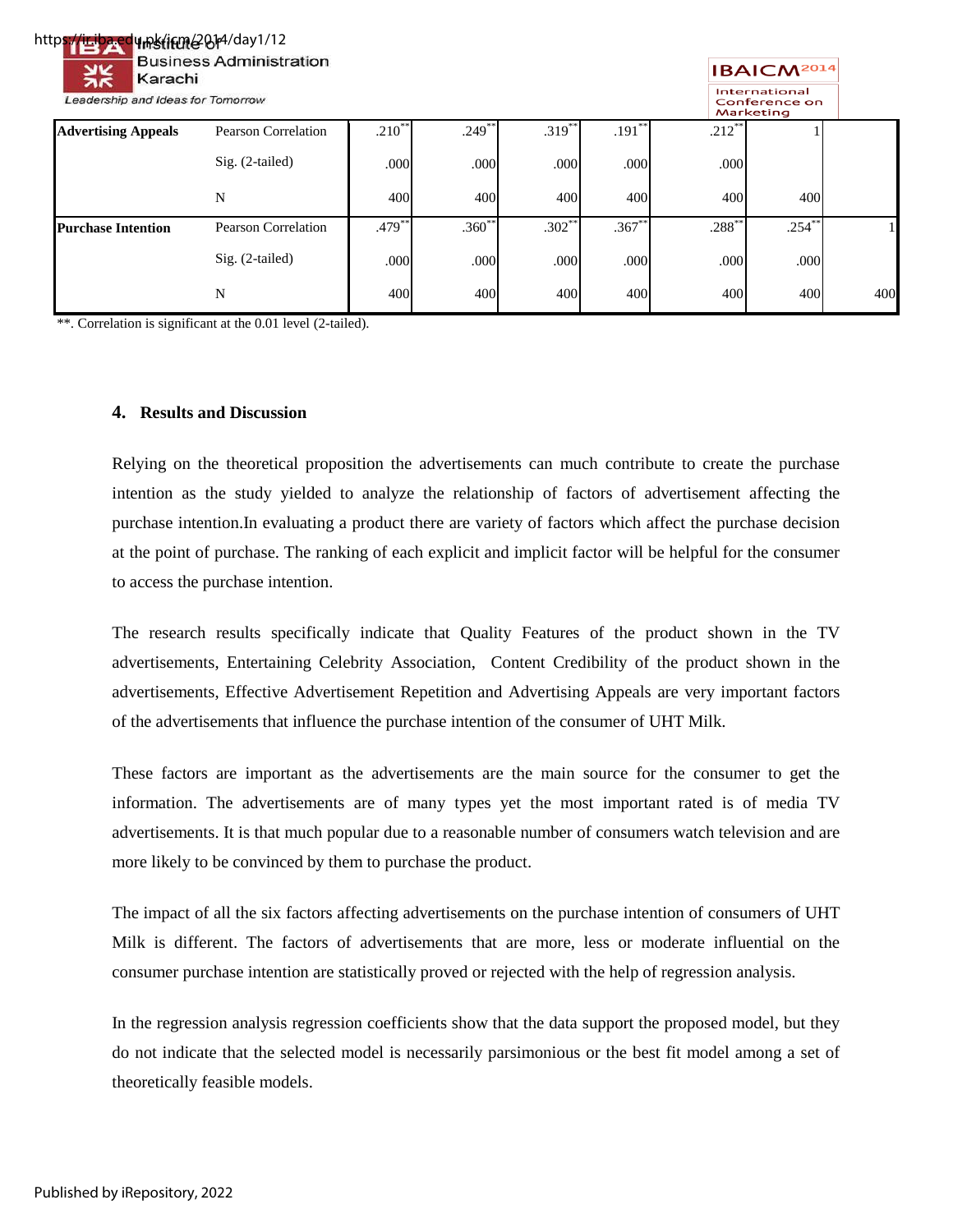

H1 states that Quality Features shown in advertisements have positive significant relationship with the purchase intention. It is feasible as it has been demonstrated that quality features not only are the quality features of the product rather it also refers to the quality of the service cape shown in the TV advertisement positively influence the viewer of the TV advertisements and it will create an intention to purchase if he/she will create likeliness for the product after watching the advertisements. In UHT Milk the quality of milk, ingredients and nutrition's shown in the advertisement creates the positive image of the product and the consumer is more likely to create the intention to purchase after watching such features in the advertisements. In UHT Milk the manufacturing and way of packaging shown in the advertisement positively influence the customer.

H2 shows that Entertaining Celebrity Association has a positive significant relationship with the purchase intention. The celebrity association refers to the trust worthy celebrity or favorite celebrity dancing on the music in an advertisement creates likeliness for the product. If the music is popular and popular celebrity is used in the advertisement there will be more influence on the customer about the likeliness of the product and will be likely to create the purchase intention. In UHT milk there is the influence of this construct as Tarang were using various popular Pakistani actors and actresses in their advertisements and were creating the likeliness for their product.

H3 is Product Availability Information shown in advertisements has positive significant relationship with the purchase intention. According to the results the hypothesis is not supported, previous literature states that product availability information is an important component to create the purchase intention. Nowadays people are well aware about the information of the product availability. UHT milk is present at every general store of different sizes and packages and the consumer is well aware about it now. The need is the basic thing that must be have in order to create the purchase intention as the availability information is the secondary information that a customer need as he or she is least concerned about it.

H4 is Content Credibility of the product shown in the TV advertisements has positive significant relationship with purchase intention. Results show that the fact is supported in the UHT Milk sector. In UHT Milk the credibility of the content of the product is very necessary as the packaging, ingredients and all the components which make milk healthy should be present in it to make the milk more reliable and dependable even at the low price.

H5 is Effective advertisement repetition has positive significant relationship with purchase intention. In UHT Milk there is a considerable importance of this construct as many of the new brands are being launched advertisement is the best medium to create the awareness of their brand and repetition of the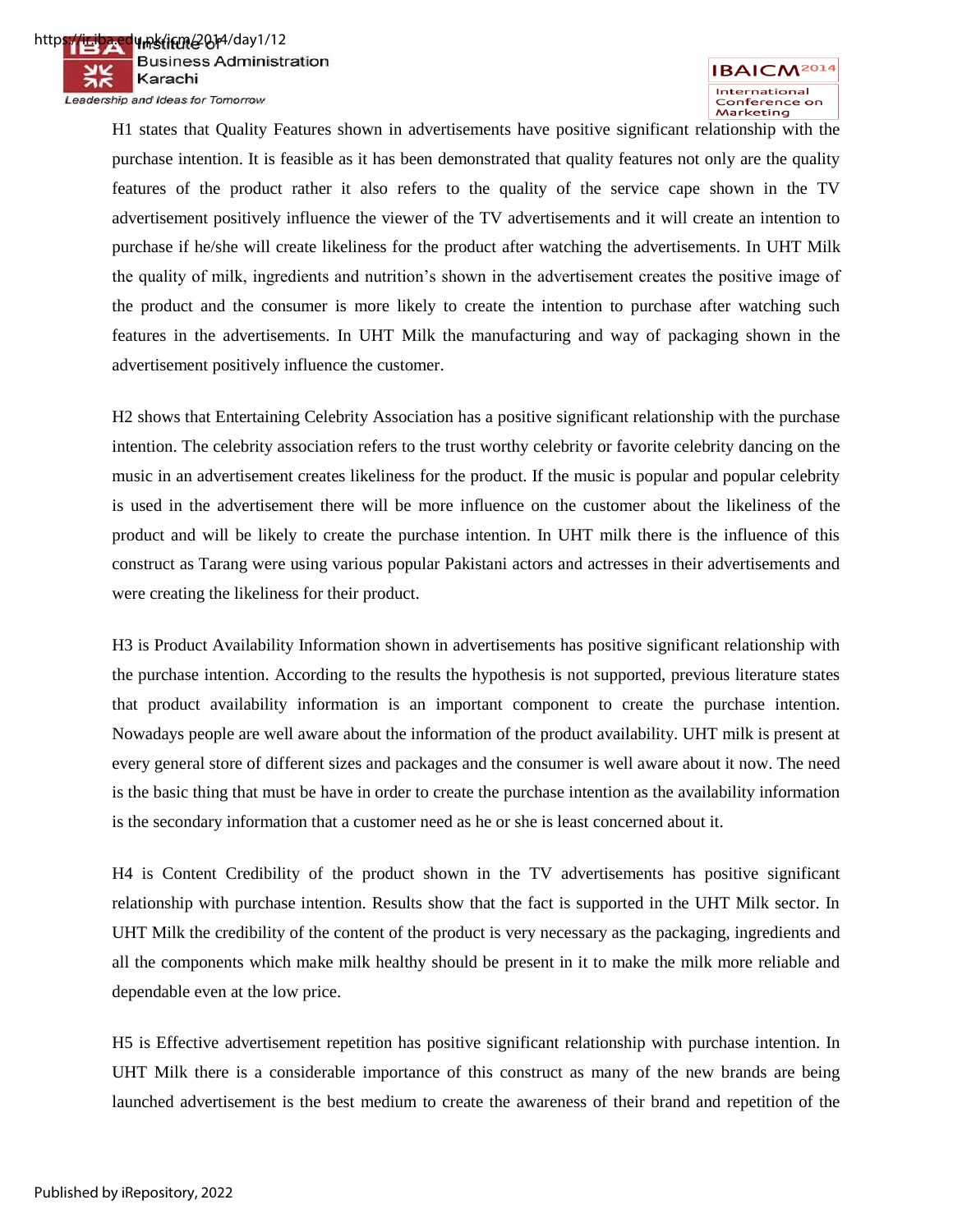advertisement will convince the customer to buy this newly advertised brand once just to try it. So advertisement repetition is likely to create the purchase intention in the UHT milk sector.

H6 is Advertising Appeals shown in the TV advertisements has the positive significant relationship with the purchase intention. The hypothesis is supported as appeals are playing a major role nowadays in creating the purchase intentions. People are likely to response positively when are shown with the appeals in the advertisements. The correlation of the six constructs and the dependent variable Purchase Intention is positively significant in UHT Milk sector.

### **5. Conclusion**

Television advertisement is the goldmine for any company to advertise its product and to create the awareness among the people about their product. The study indicates that all the six dimensions of advertisements discussed have worked well to create the purchase intention in the minds of the consumers."Brand" is the most valuable asset of any company; building its image is, thus, of paramount importance. Any thoughtless adventure can be like the Sword of Damocles upon your head. If brand is not properly advertised people will be less like to response for it due to less awareness and won't be able to recall it at the time of reuse of the product. The study indicates that the consumer is most responsive towards the quality of the product shown in the TV advertisements. Therefore it is imperative to invest on the advertisements which show the quality features of the product and make the consumer responsive to create the purchase intention or actual purchase of the product.Celebrities are very useful in building the brand image which is more likely to create the purchase intention in the minds of the customer. The favorite celebrity creates likeliness for the product and ultimately resulting into actual purchase behavior.Similarly all the other factors are contributing at their part in order to convince the customer to buy that product. Advertisers must use such advertisement to establish their brand identity and creating awareness about the product in consumers. The repetition of the advertisements creates tedium the advertisers should focus that they should produce something interesting and new in the advertisements which appeals the customer and likely to create the purchase intention.

#### **6. Recommendations and Future Implications**

The UHT Milk producers should focus to advertise the quality of their product through which customer will be more influenced and will create the purchase intention and will be likely to formulate the actual purchase decision. The service cape and product quality should be shown in the TV advertisements to make it more attractive for the consumers to create likeliness and ultimately create the purchase decision.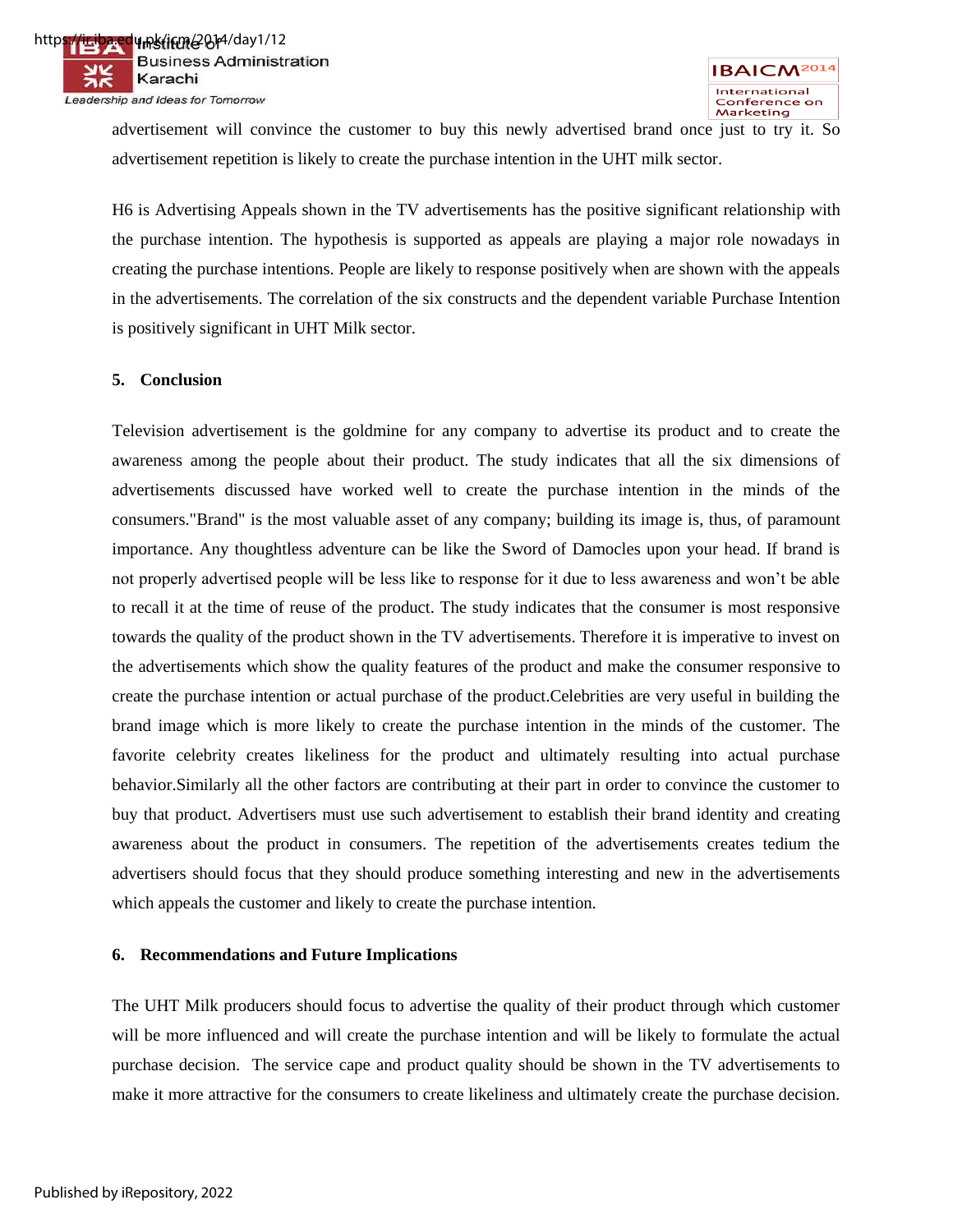The advertisers should show the content credibility of the product backed by the entertaining celebrity association to create the likeliness for the product. The advertisers should now less consider the product availability information shown in the advertisements while advertising appeals such as emotional and rational appeals are still very influential and advertisers should focus on it. So the basic facts should be shown in the advertisements which creates interest and enhance the product knowledge of the consumer. Advertisement repetition should be use moderately as the more the product advertised the more it will create tedium and consumer will start avoiding it rather than to purchase it. The more the repetition the less its effectiveness so the UHT Milk should not be repeatedly advertised that they create a negative image in the minds of the customer. The further research can be carried out on the role of TV advertisements on the actual purchase behavior of UHT Milk. We can further find the impact of word of mouth or E word of mouth on the consumer purchase intention and actual purchase behavior of UHT Milk.

## **REFERENCES:**

- 1. Alford, B., Sherrell, D.L., 1996. The role of affect in consumer satisfaction judgments of credence based services. Journal of Business Research 37, 71–85.
- 2. Alpert, Judy I. and Mark I. Alpert. (1990), ―Music Influences on Mood and Purchase Intentions,‖*Psychology& Marketing*, 7, (2), (Summer), 109 – 133.
- 3. Anitha, R. N., 2012.Celebrity Endorsement: It's Impact on Brand. Vol 1, No. 2, 2277- 1468.
- 4. Anjum, Muhammad S., K. Lodhi, A. A. Raza, F. Walters and S. Krause (1989). *Pakistan's Dairy Industry: Issues and Policy Alternatives*. Special Report Series No. 14. Islamabad: Directorate of Agricultural Policy and Chemonics International Consulting Division (for the Economic Analysis Network Project and the USAID).
- 5. Arno, J. R., John L. S., Lawrence J. M., 1986. Effects of Television Commercial Repetition, Receiver Knowledge, and Commercial Length: A Test of the Two-Factor Model. *Journal of Marketing Research*, Vol. 23, No. 1, pp. 50-61.
- 6. Baker, J., Grewal, D., Parasuraman, A., 1994. The influence of store environment on quality inferences and store image. Journal of the Academy of Marketing Science 22, 328–339.
- 7. Batra R, Myers JG, Aaker DA. Advertising management. Englewood Cliffs (NJ): Prentice-Hall; 1996.
- 8. Belch GE, Belch MA (1998). Advertising and Promotion. New York: McGraw-Hill.
- 9. Belch, G.E., & Belch, M.A. (2001). Advertising and Promotion: An integrated Marketing Communications Perspective (5th ed.). Boston: Irwin/MaGraw- Hill.
- 10. Bellizzi, J.A., Crowley, A.E., Hasty, R.W., 1983. The effects of color in store design. Journal of Retailing 59, 21–45.
- 11. Bellizzi, J.A., Hite, R.A., 1992. Environmental color, consumer feelings and purchase likelihood. Psychology and Marketing 9 (5), 347–363.
- 12. Berkman HW, Gilson C (1987). Consumer Behavior Concepts and Strategies. Boston: Kent Publishing Company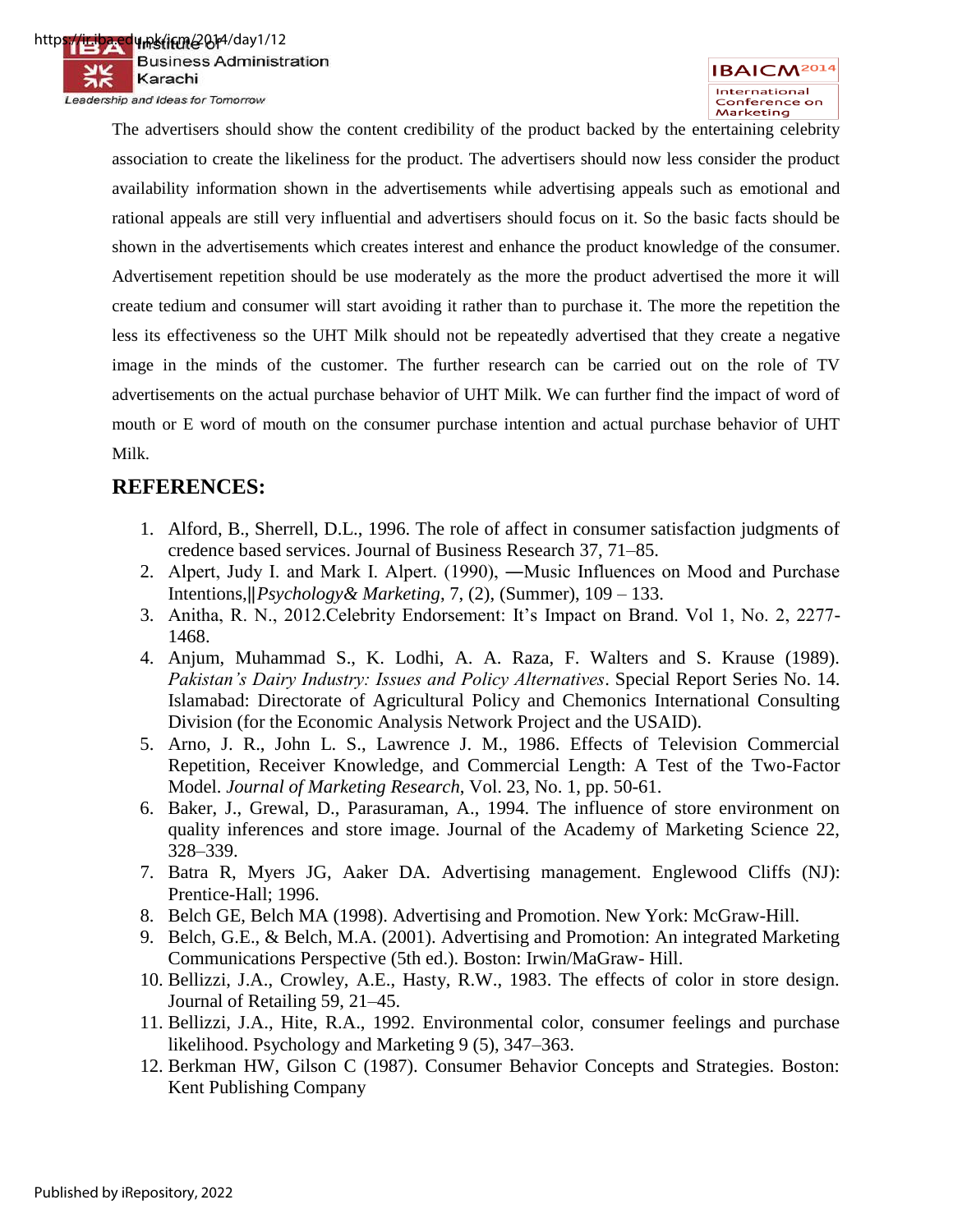- 13. Blair, Margaret Henderson and Michael J. Rabuck (1998), "Advertising Wearin and Wearout: Ten Years Later—More Empirical Evidence and Successful Practice," Journal *of AdvertisingResearch*(September–October), 7–18.
- 14. Chaiken, Shelly (1979), "Communicator Physical Attractiveness and Persuasion," Journal of Personality and Social Psychology, 37: 13871397.
- 15. Chrishtopher, T. C., Julie, H. M., 2010. Effects of Product Availability: Experimental Evidence.
- 16. Committee on Communications. (2006). Children, adolescents, and advertising. Pediatrics, 118, 2563–2569.
- 17. Crowley, A.E., 1993. The two dimensional impact of color on shopping. Marketing Letters 4, 59–69.
- 18. deChernatony L. From brand vision to brand evaluation. The strategic process of growing and strengthening brands. 3rd Ed. Butterworth Heinemann; 2010.
- 19. Debevec, K and Kernan, J.B (1984), 'More evidence on the effects of a presenter's physical attractiveness: some cognitive, affective and behavioural consequences', In: Advances in Consumer Research, (Ed) Thomas C. Kinnear, vol.11, Provo, Utah: Association for Consumer Research, p127-132
- 20. Dodds, W. B., &d Monroe, K. B. (1985). The effect of brand and price information on subjective product evaluation. Advances in Consumer Research, 12, 85-90.
- 21. Dodds, W.B., Monroe, K.B. and Grewal, D. (1991), "Effects of prices, brand and store information on buyers' product evaluations", Journal of Marketing Research, Vol. 28, August, pp. 307-19.
- 22. Eastman, J.K., Goldsmith, R.E., Flynn, L.R. (1999).Status Consumption In Consumer Behaviour: Scale Development And Validation, Journal Of Marketing Theory And Practice, 7(3):41-52.
- 23. F. Pres Berg (1980), 'The History and Development of Advertisement, Doubleday *8* Co. Inc, Garden City, New York, p.2.
- 24. Frank Presbrey (1929), 'The History and Development of Advertising' Doubleday &*Go.*  Inc., Garden City, New York; pp.10 -11
- 25. Frank R. Kardes, (2010). Consumer Behavior, Pearson Education International Press.
- 26. Gruber, A. (1971), "Purchase intent and purchase probability", Journal of Advertising Research, Vol. 10. pp. 23-7.
- 27. Holbrook, Morris B. and Elizabeth C. Hirschman (1982), "The Experiential Aspects of Consumption: Consumer Fantasies, Feeling and Fun," Journal of Consumer Research, 9 (September), 132-40
- 28. June, C., Robin, A. C., Melissa, M. 2005. Enhancing or disrupting guilt: the role of ad credibility and perceived manipulative intent. *Journal of Business Research* 361–368.
- 29. Kahle, L.R and Homer, P.M (1985), ‗Physical attractiveness of celebrity endorser: a social adaptation perspective, Journal of Consumer Research, 11 March, p954-961
- 30. Kamins, M.A (1990), ‗An investigation into the Match-Up-Hypothesis in celebrity advertising when beauty be only skin deep,' Journal of Advertising, 19, No.1 p4-13
- 31. Kotler P. Marketing management. Englewood Cliffs, N.J.: Prentice Hall; 2000
- 32. KotlerP., and Armstrong G. (1991). Principles of marketing, 5th ed. Englewood Cliffs, NJ: Prentice Hall, Inc.
- 33. Krugman, Herbert E. (1972), "Why Three Exposures May Be Enough," *Journal of Advertising Research,* 12 (6), 11–14